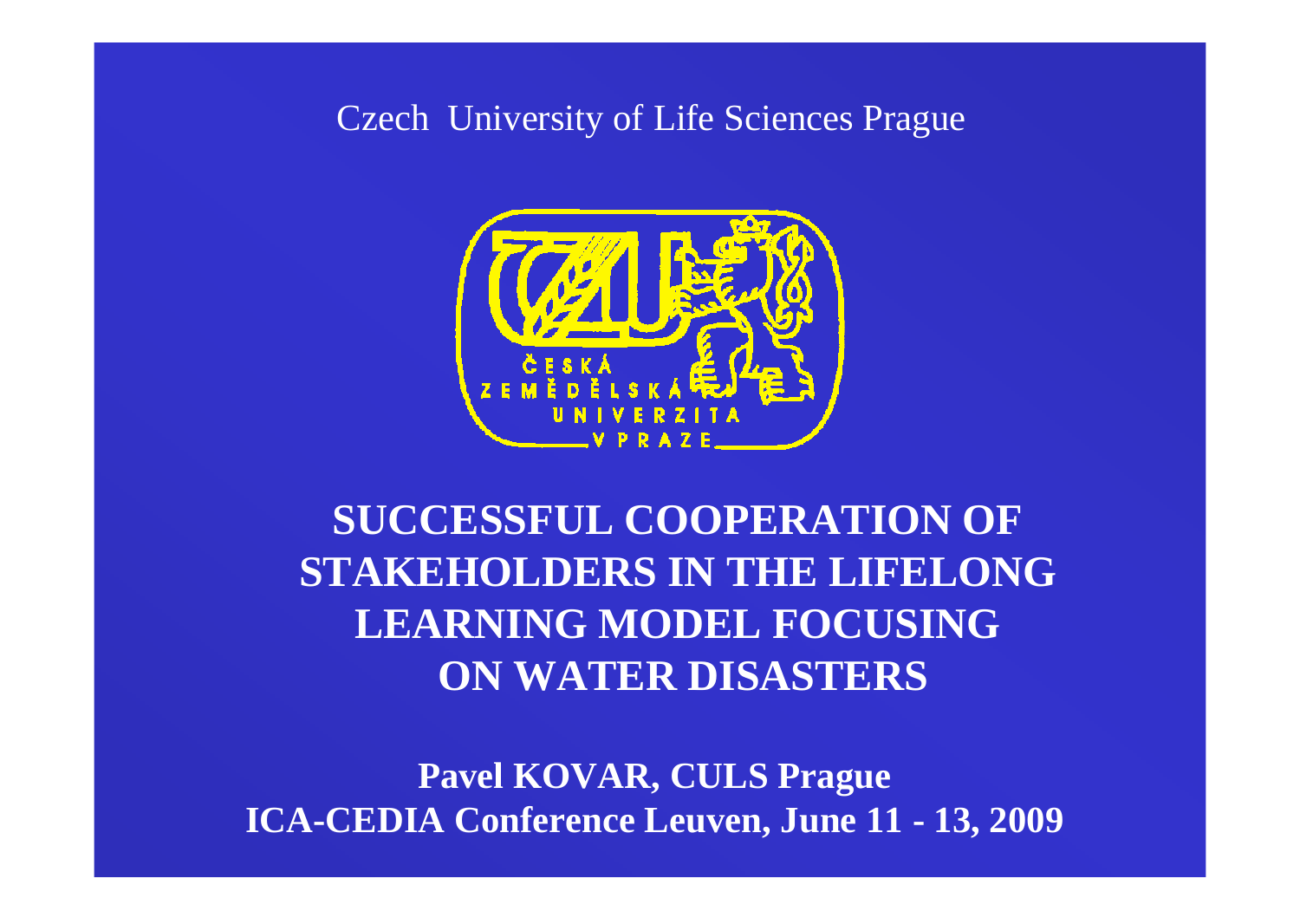# **CONTENTS**

- **Introduction**
- **Why focused on water**
- **How to live with floods**
- **Strategy for Lifelong Learning Programmes**
- **Conclusions**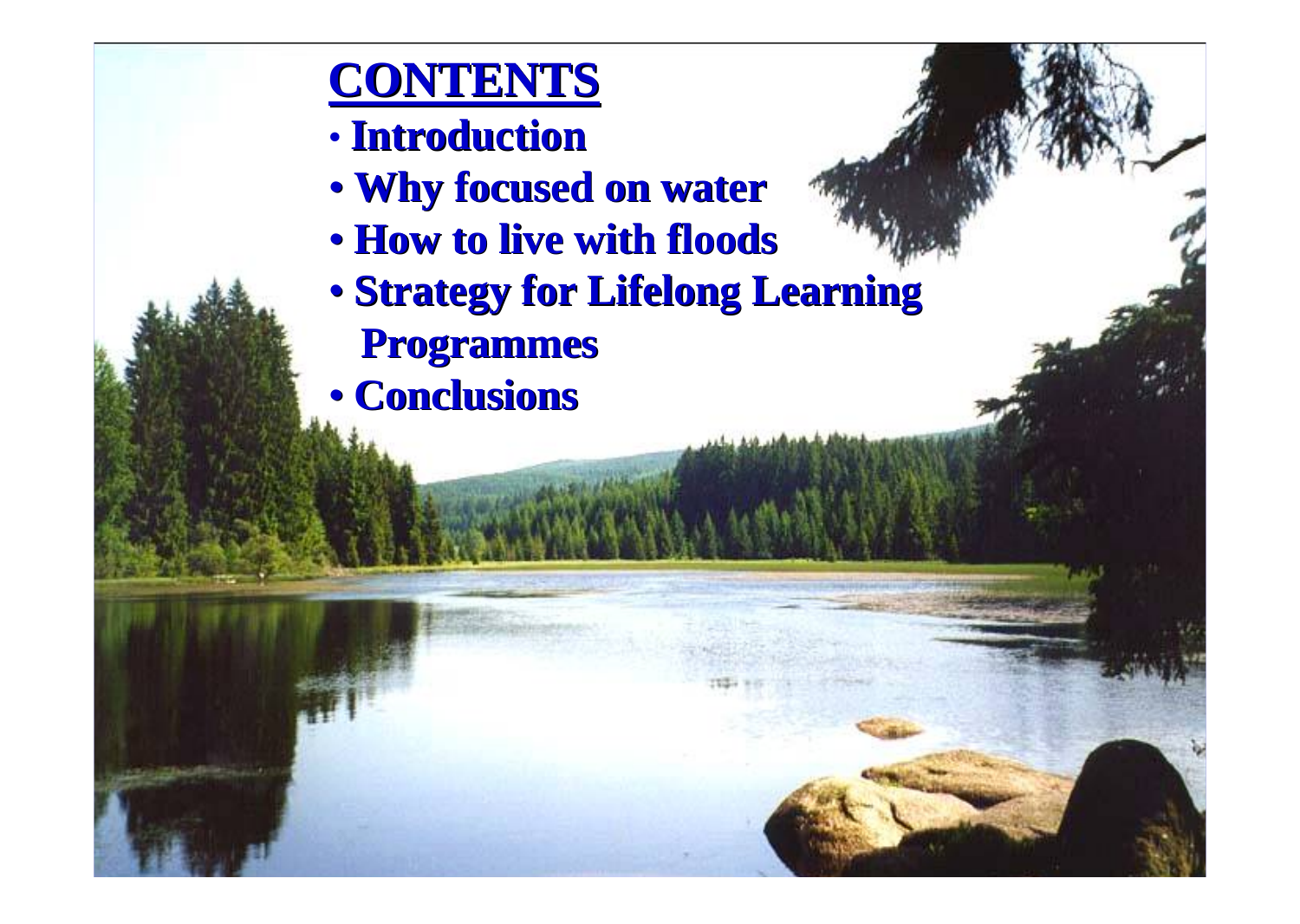# MILESTONES AT THE CULS PRAGUE

- •**1709 Establishment of the Prague Polytechnics (included Civil Engineering faculty)**
- •**1906: Agricultural and Forestry faculties on the Prague Polytechnics**
- •1960: First study programmes on **Water Reclamation** (mostly Irrigation and Drainage)
- •**1990- 2002: Two-month Hydrology courses** (continuing education)
- •**since 1999 Bologna Process (restructuring system of HEIs)**

•**since 2003 Two-week Natural Disaster Prevention Workshops**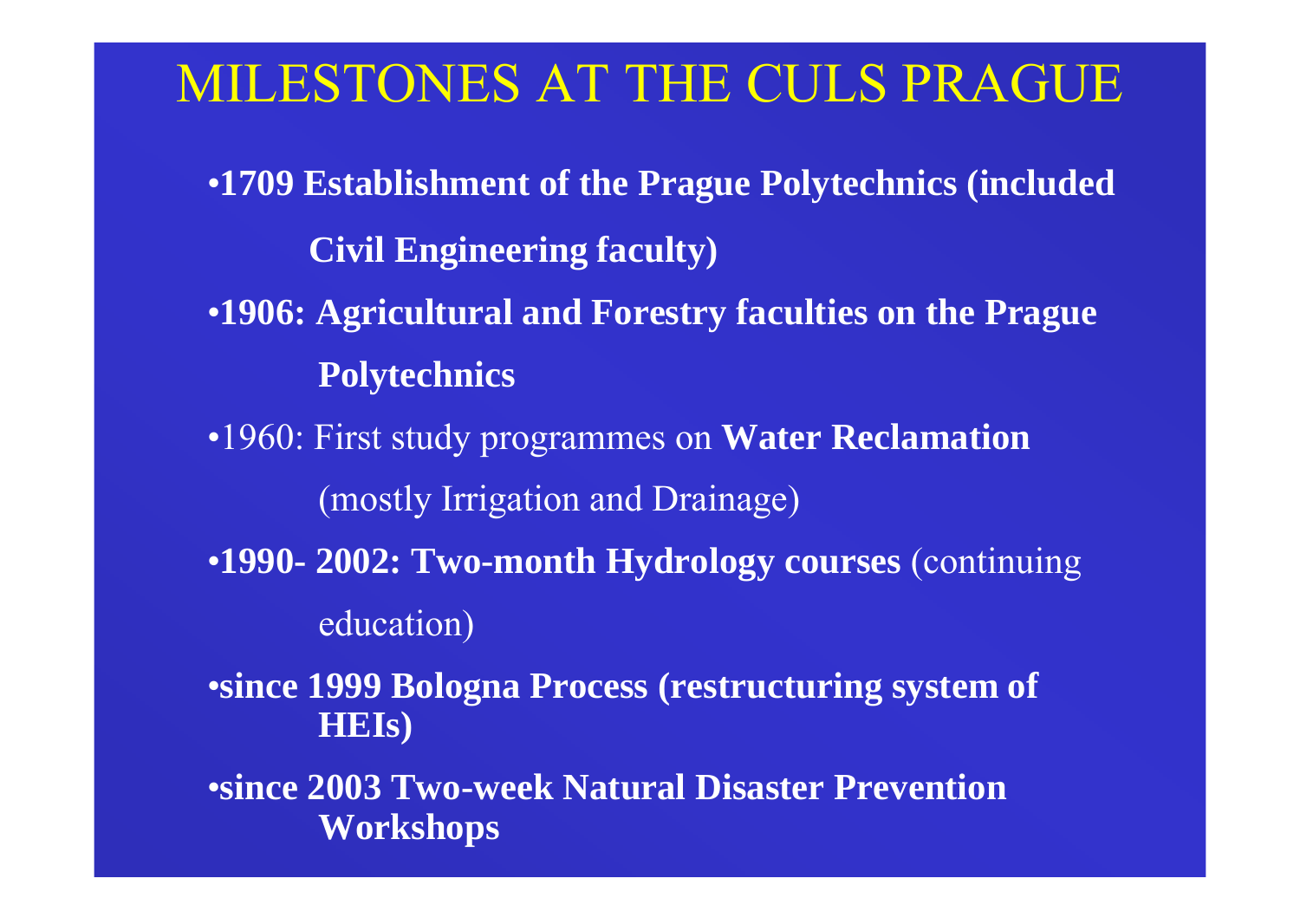## **WHY TO FOCUS ON WATER?**

# **WATER AS VULNERABLE AND EXHAUSTIBLE RESOURCE**

- **Principal global issues of 21th century:** • **FOOD QUALITY AND SECURITY**
- **ENVIRONMENT QUALITY**

(both dependant on water quality and quantity)

**WATER SCARCITY: 20% of world population (50% has no sewerage system) 70% of world water for irrigation**

#### **POSSIBLE FUTURE CONFLICTS:**

- **lack of water**
- **non-effective irrigation systems**
- **downstream and upstream conflicts**
- **eco-systems degradation (contaminatin, salinity, etc.)**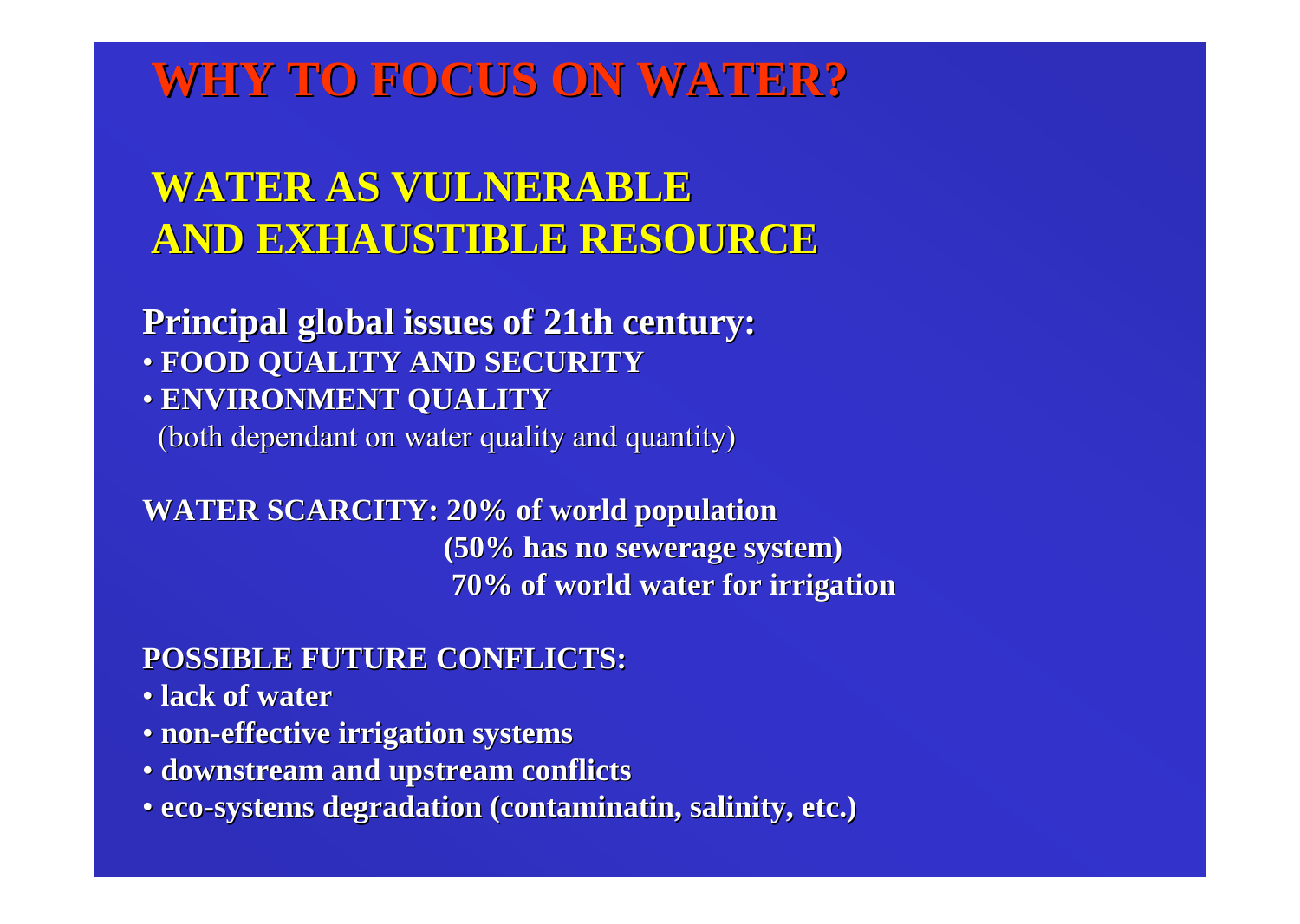## **STATUS OF WORLD FRESH WATER AVAILABILITY**

| <b>PARAMETER</b>                                                 | <b>STATUS</b> |      |
|------------------------------------------------------------------|---------------|------|
|                                                                  | 2003          | 2050 |
| <b>POPULATION</b> * (in billions)                                | 6.1           | 9.8  |
| <b>POPULATION AFFECTED</b><br>BY WATER SCARCITY (in<br>millions) | <b>180</b>    | 1700 |
| <b>COUNTRIES AFFECTED</b><br><b>BY WATER SCARCITY</b>            | <b>20</b>     | 39   |

**\*Average population projection Source: Gardner and Engelman, 2003**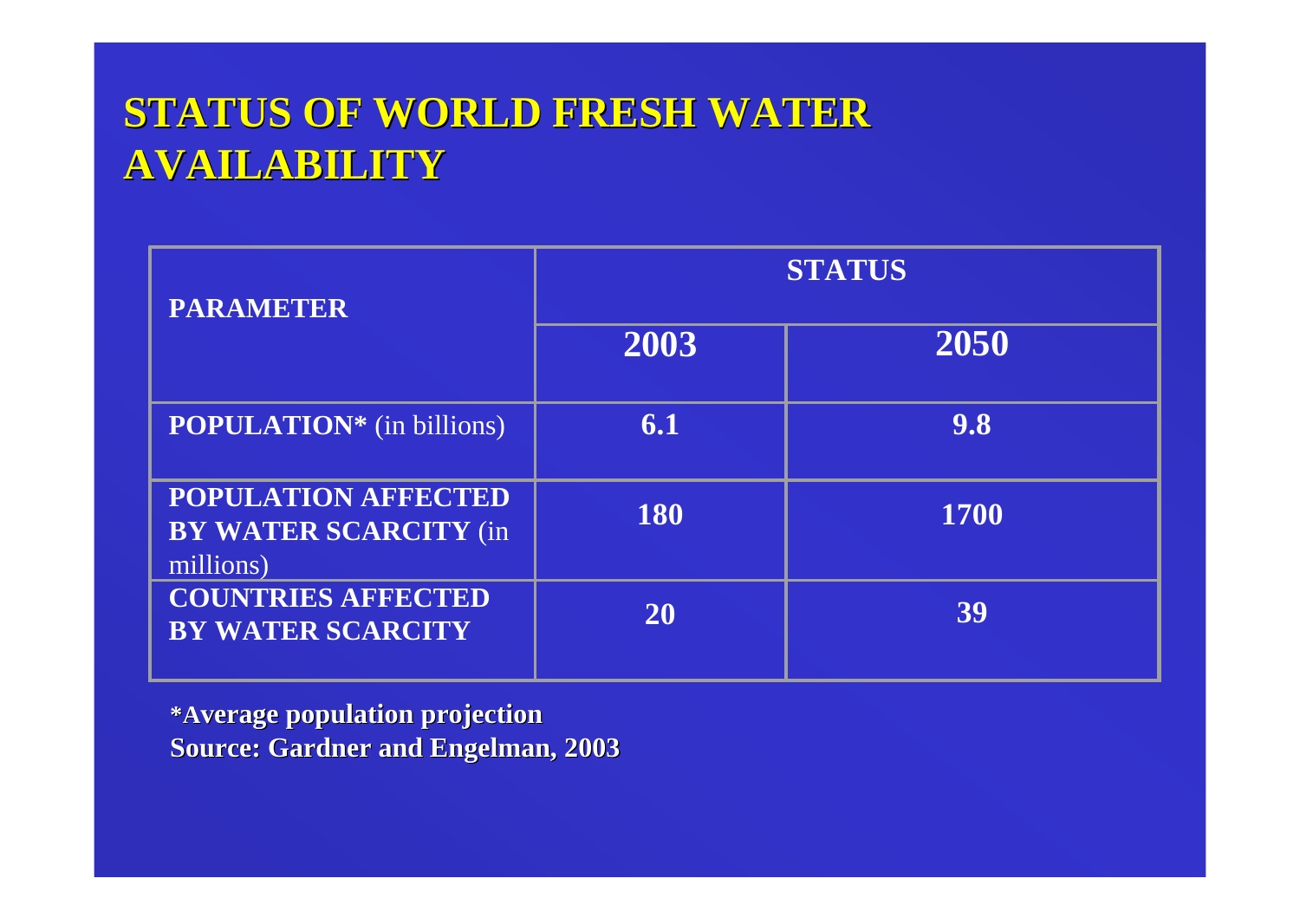

#### **PROTECTION OF WATER RESOURCES PROTECTION OF SOCIETY AGAINST WATER EXTREMES**

#### **INTEGRATED WATER RESOURCES MANAGEMENT:**

- **•FRESH WATER IS EXHAUSTIBLE AND VULNERABLE RESOURCE**
- **PARTICIPATION OF ALL**
- **WATER AS AN ASSET**
- **EU WATER FRAMEWORK DIRECTIVE**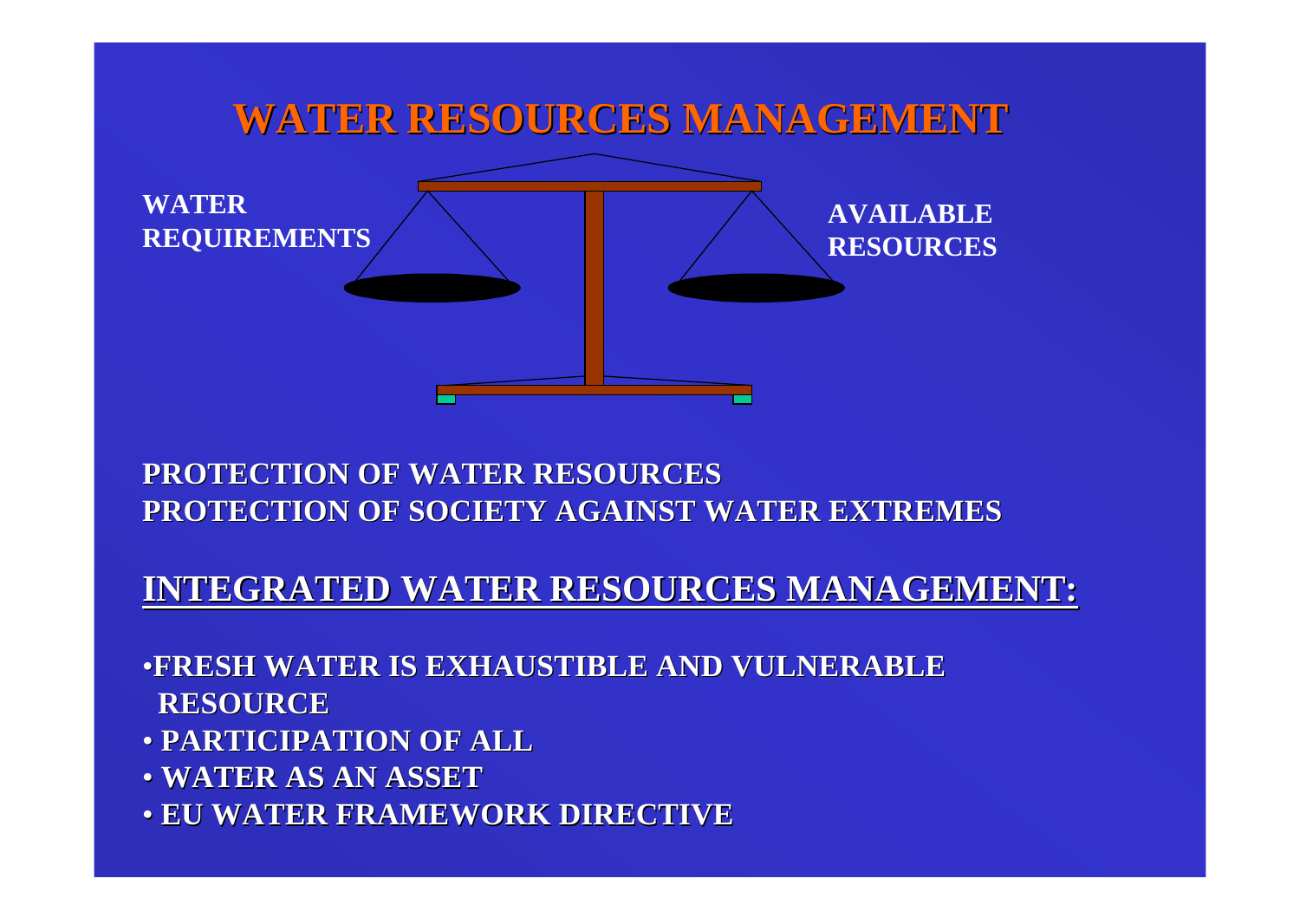**EU WATER FRAMEWORK DIRECTIVE (EU legislative basis of IWRM: WF Directive 2000/60 EC)** 

**A. Sustainable use of waters (long-term accessible sources)**

- **B. Protection of water quality**
- **C. Water requirements (incl. ecosystems)**
- **D. Care for groundwater resources**
- **E. Mitigation of harmful impacts of floods and droughts**
- **F. Achivement and maintenance of "good status" of all waters**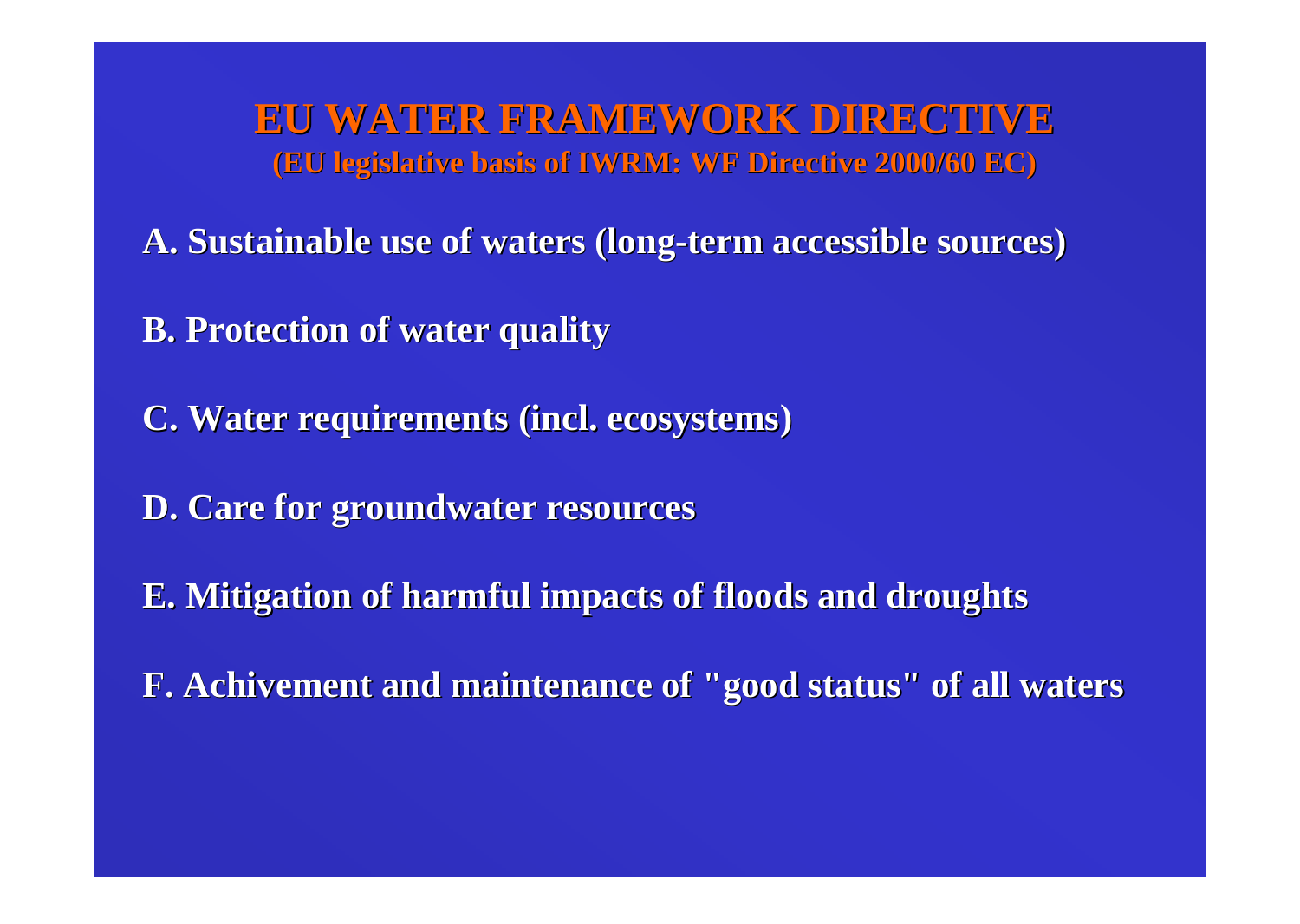# HOW TO LIVE WITH FLOODS PRAGUE, August 2002

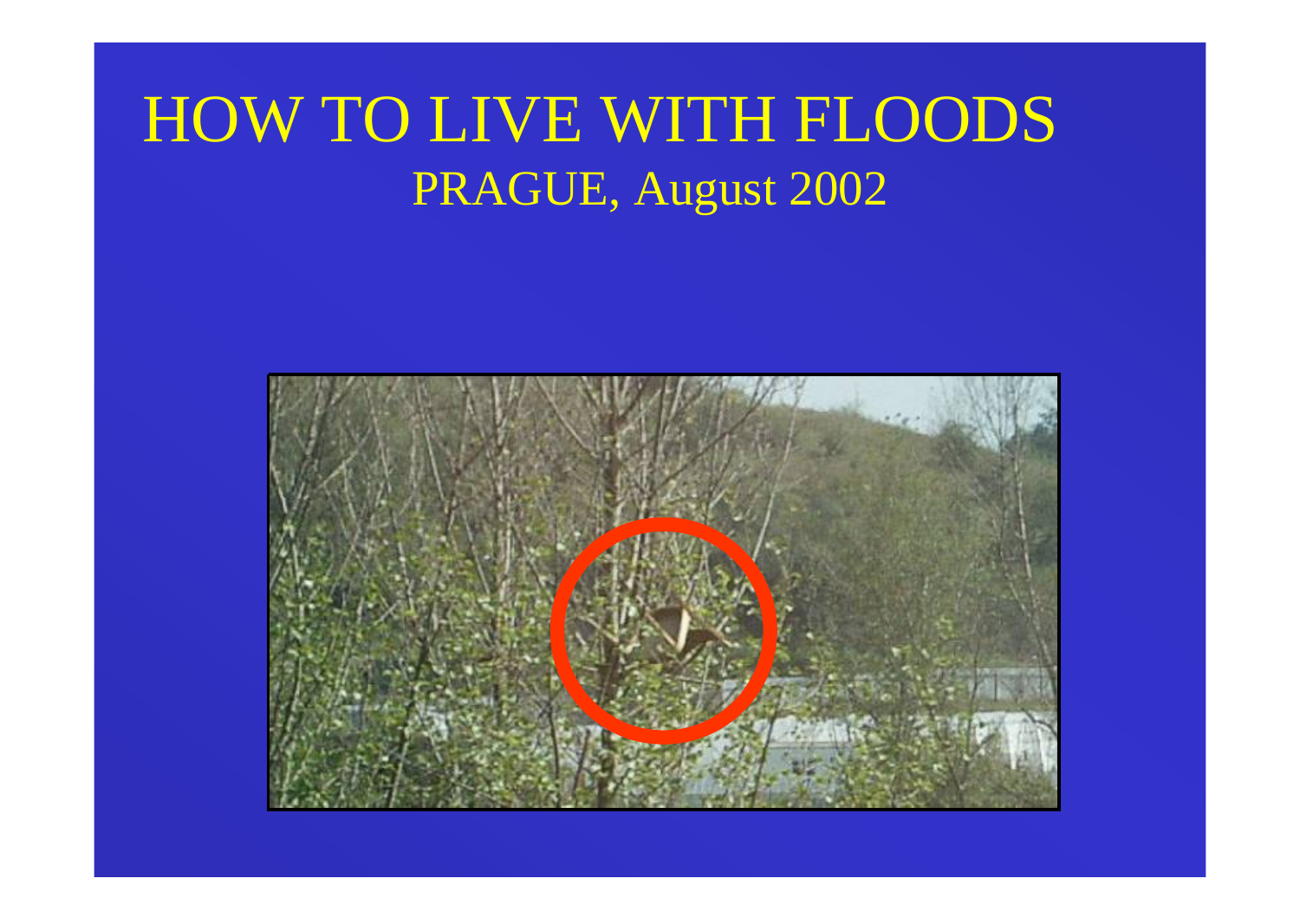## **REAL FLOODS** (rainfall, surface runoff)



Trója - Císařský ostrov - ÚČOV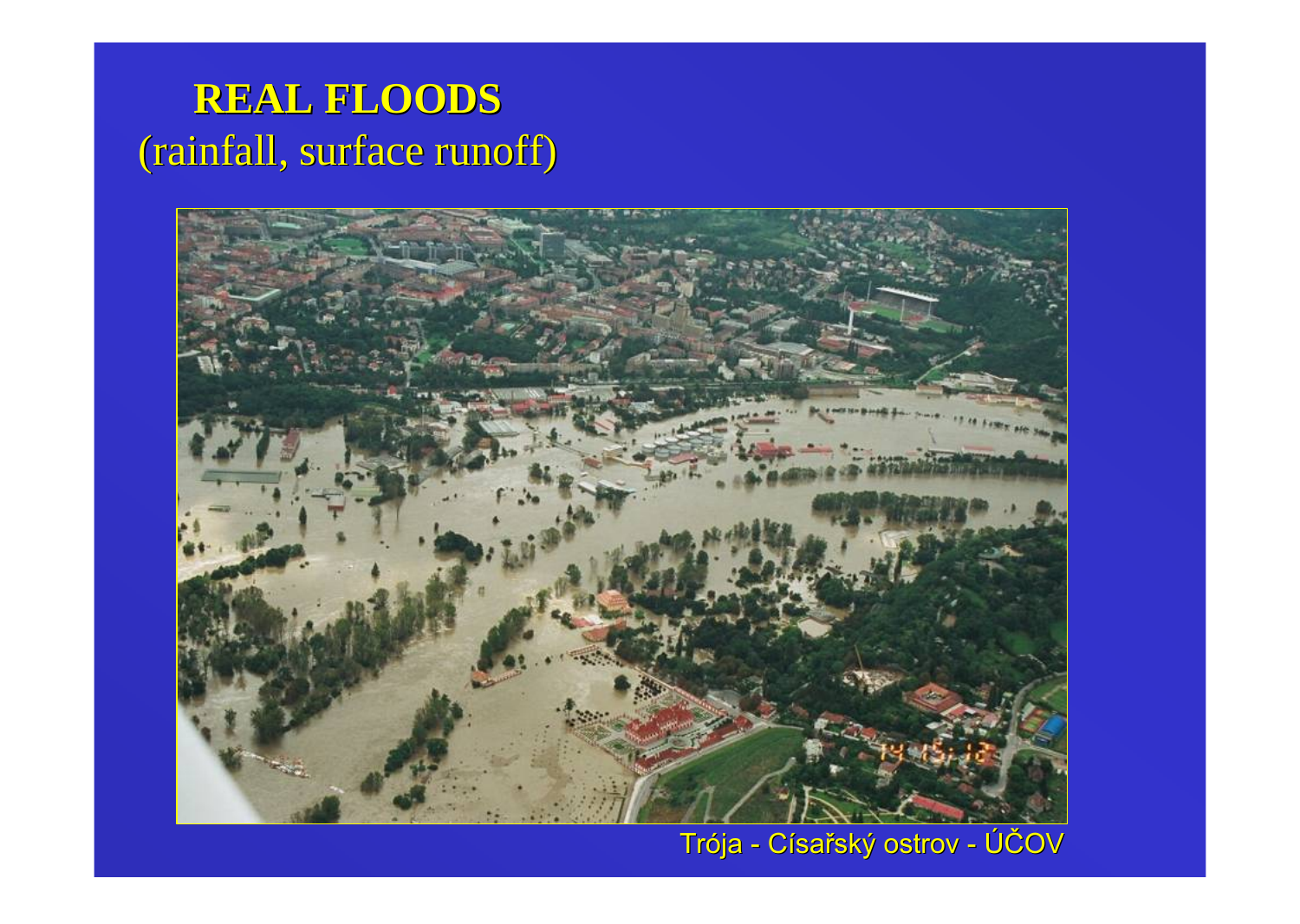## **REAL FLOODS** (rainfall, surface runoff)

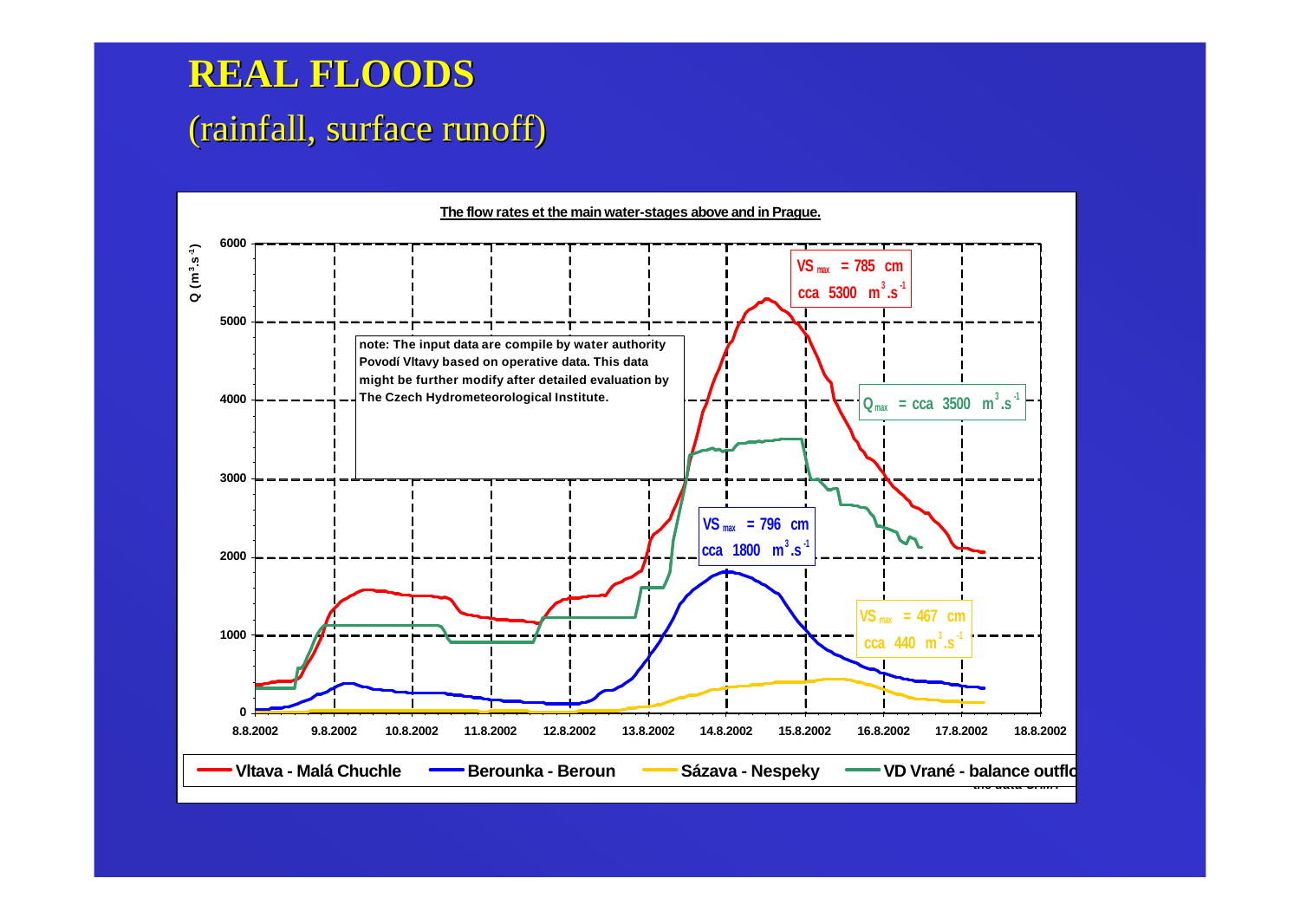# PREPARATION OF FLOOD PREVENTION



#### Smetanovo nábřeží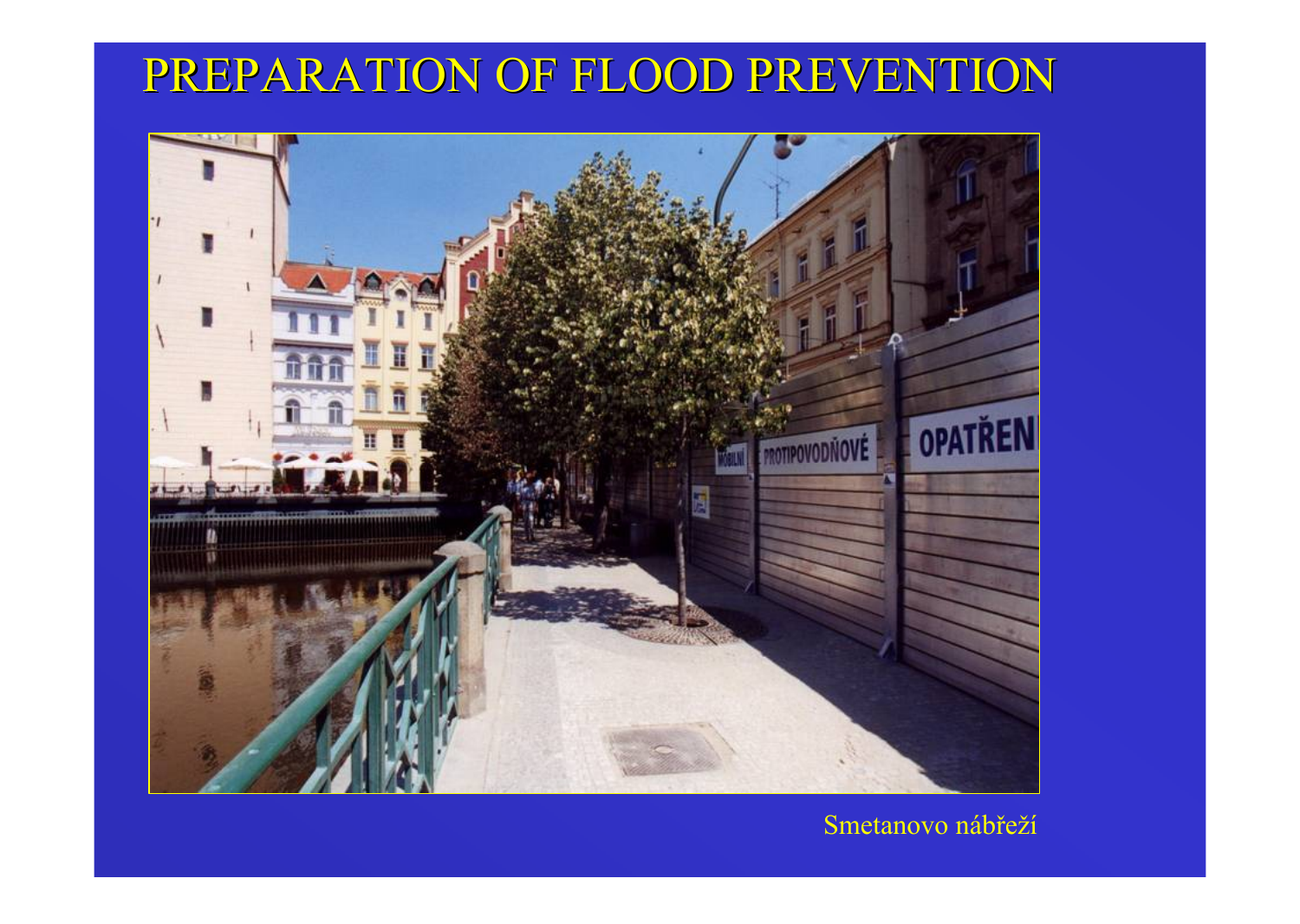# FLOOD PREVENTION EFFECTIVENESS



#### Smetanovo nábřeží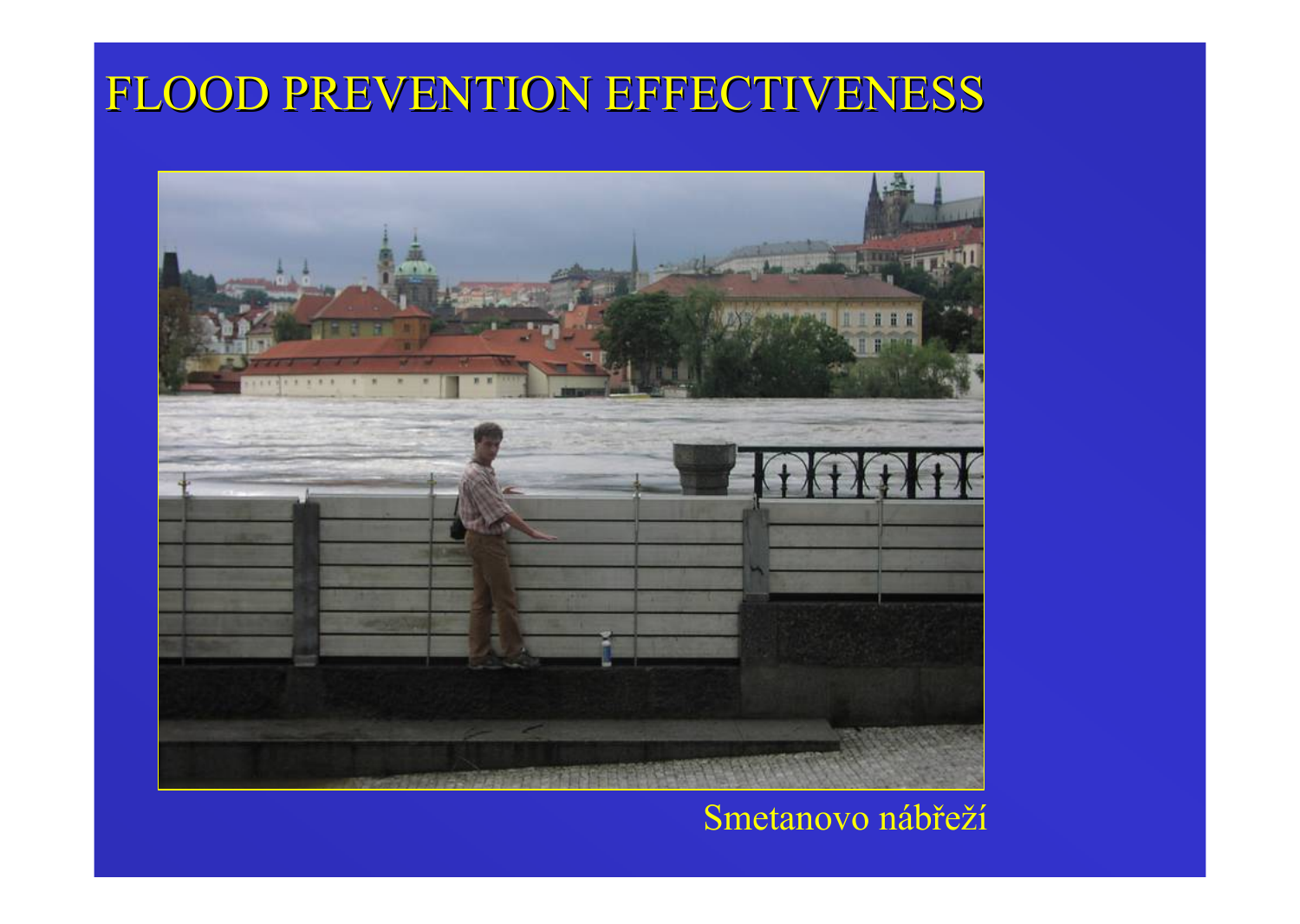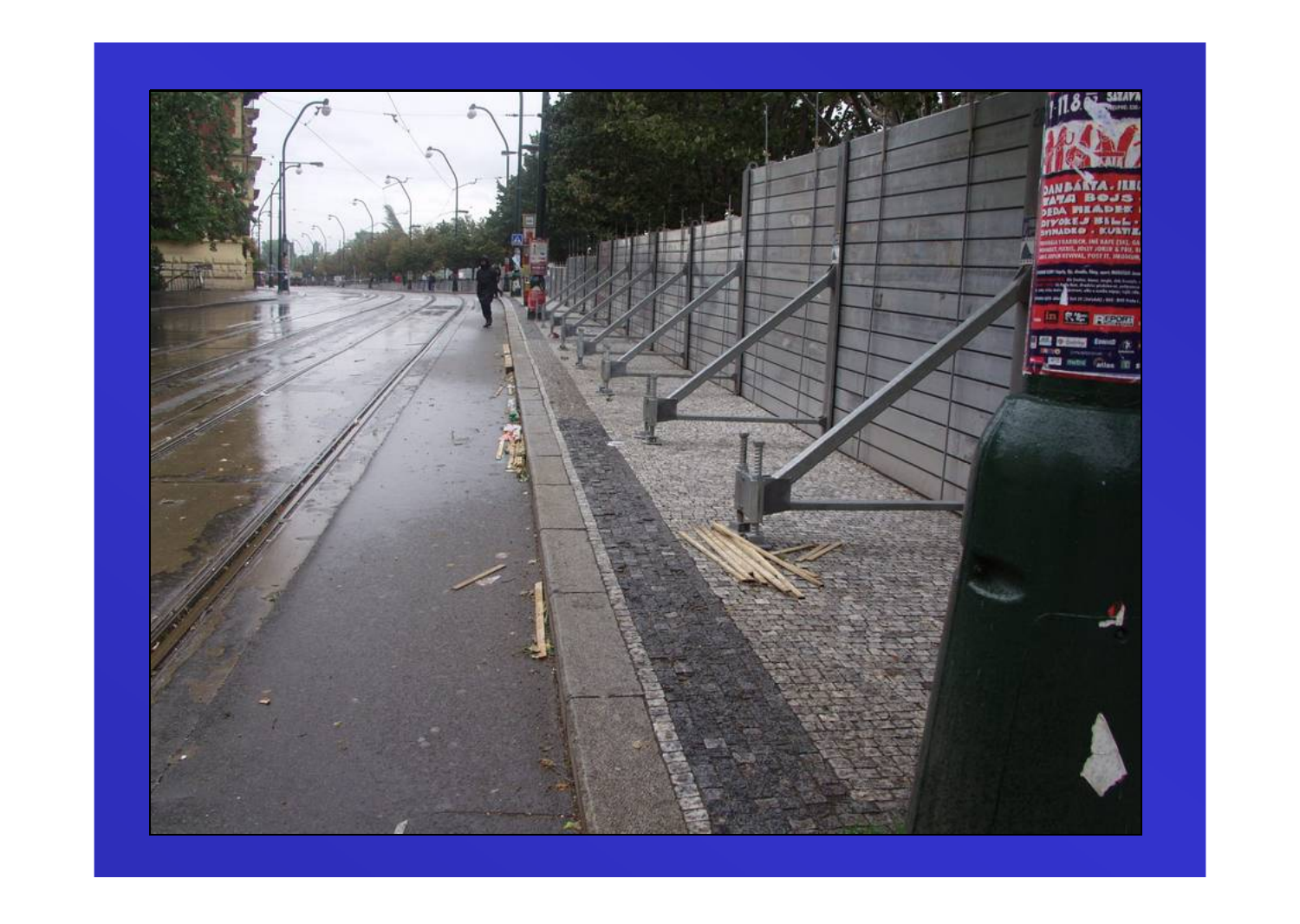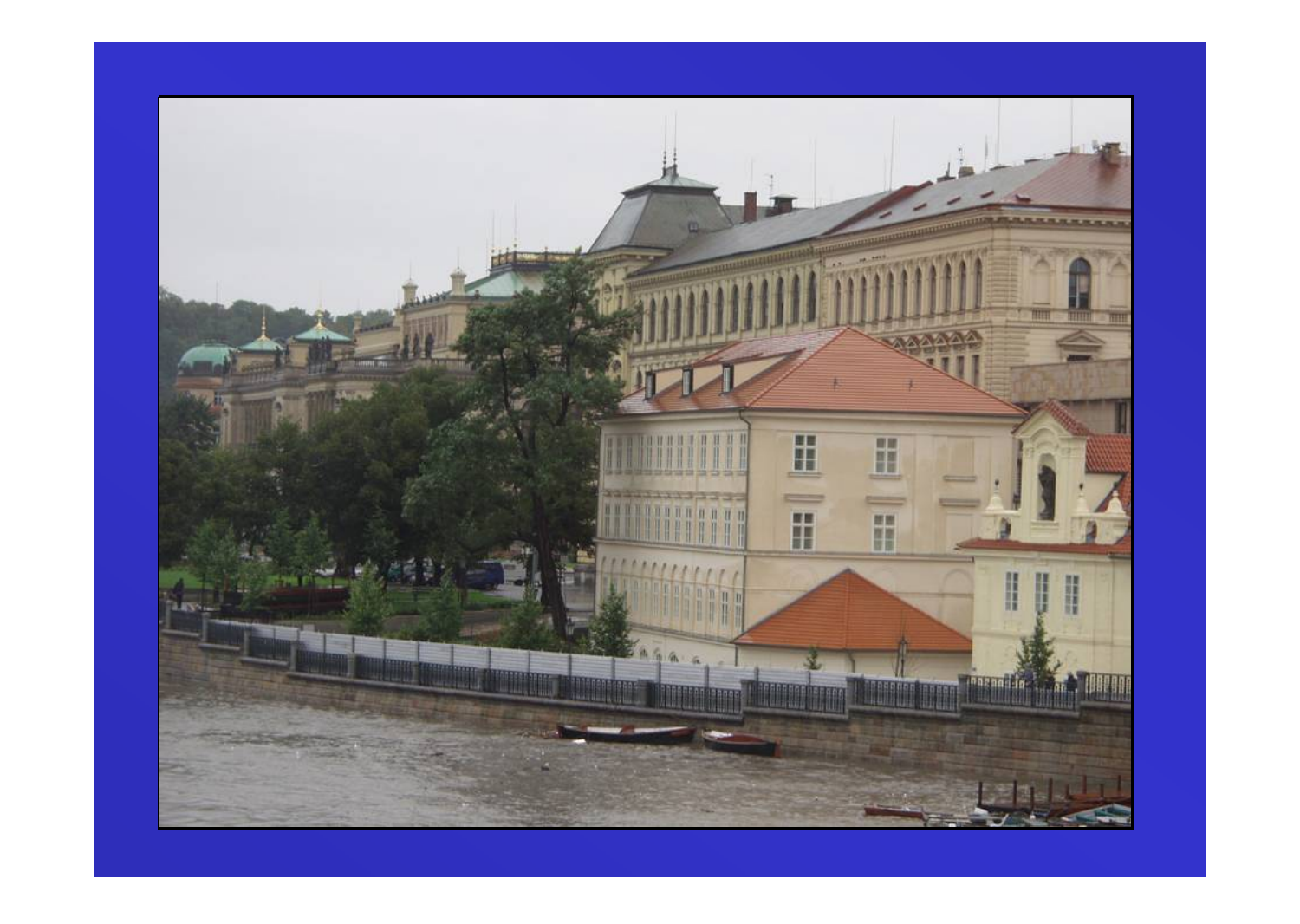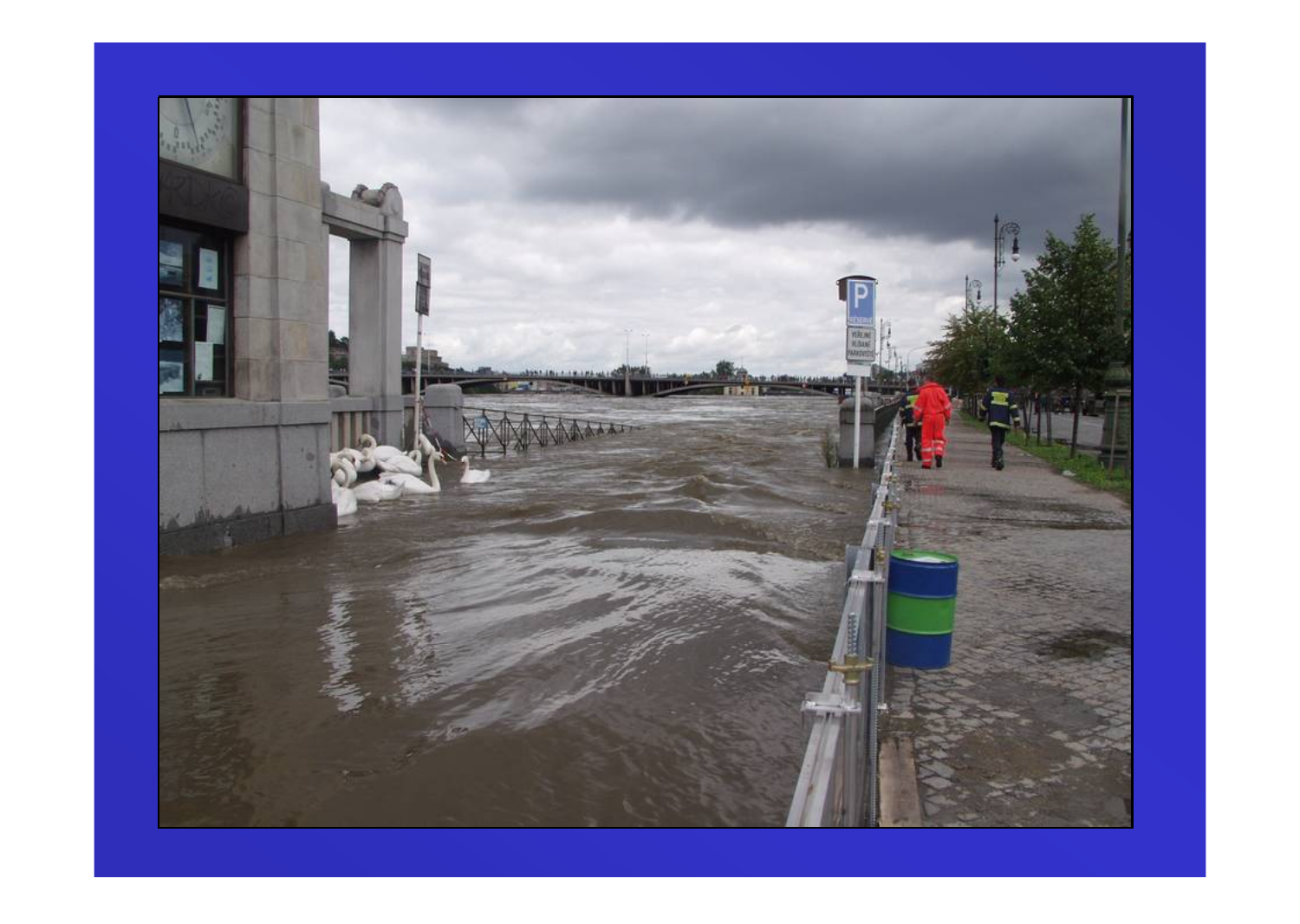# **LESSONS AND CONCLUSIONS**

#### **WHAT TO DO?**

- Better understanding of natural processes (channel and inundation, urbanization principles, proper land use, good management practices…)
- Better forecasting and warning systems, use of mathematical models for simulation and forecast
- Consolidation of the integrated flood control system (firemen, police, health personnel, civil service)
- Protection of the urbanised areas: including mobile gates (example: in Prague - both Vltava river-banks)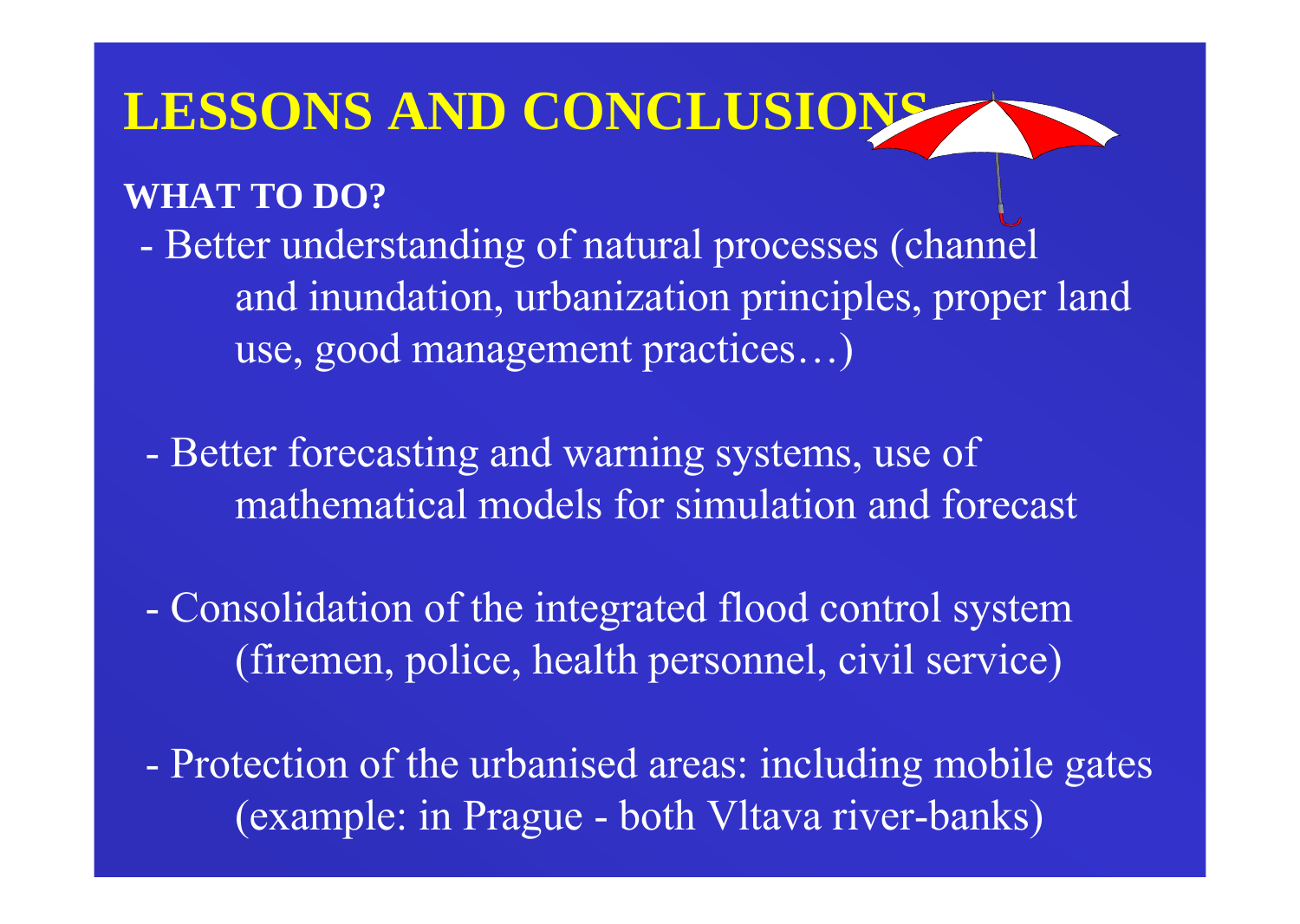#### **REDUCING HARMFUL IMPACTS OF FLOODS (IMPACT OF CATCHMENT MANAGEMENT)**

• LAND USE AND LANDSCAPE STRUCTURE, MOSAIC DISPLACEMENT ROADS NETWORK - DRAINAGE NATURAL RETENTION

• NATURAL HYDROGRAPHICAL NETWORK: GEOMORPHOLOGICAL DIVERSITY,CONVEYANCE OF DISCHARGES CHANNEL versus INUNDATION

• WATER CONTROL MEASURES: DEPRESSIONS, RIVER PLANES, TERRACES, TORRENT CONTROL

• SMALL RESERVOIRS, PONDS, RETENTION BARRIERS, WETLANDS

- DIKES AND POLDERS
- WEIRS AND DAMS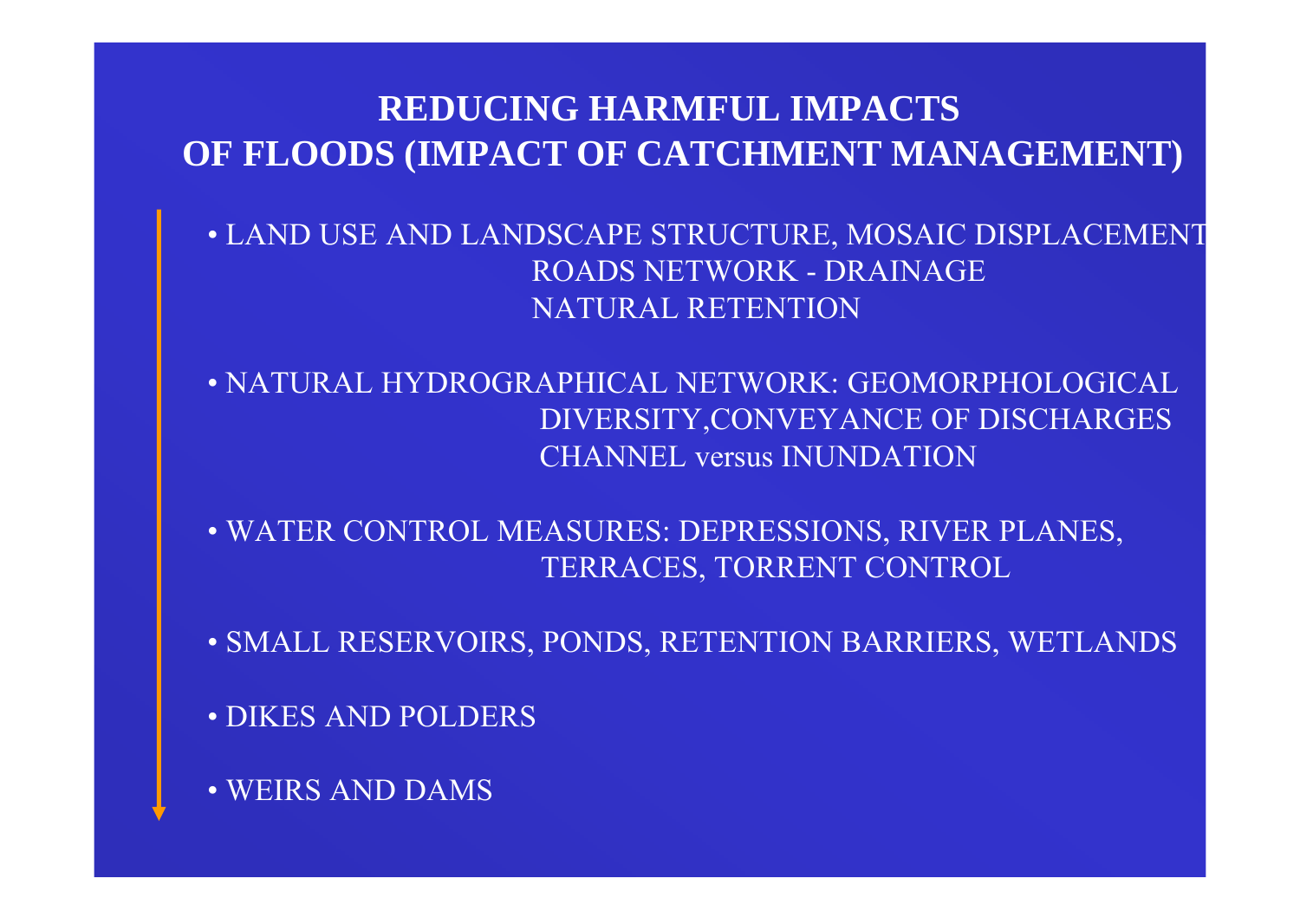#### **STRATEGY FOR LIFELONG LEARNING PROGRAMME**

Education and training in Water Resources within LLP with a particular reference to the following groups:

- **Practicioners:** consulting engineers, investors, building companies, civil service personnel, local management, data producers, NGOs, etc.
- **University staff:** Professor assistants, technicians and other personnel. Three universities at Prague:
	- Life Sciences (Faculty of Envi Sciences)
	- Technology (Faculty of Civil Engineering)
	- Charles (Faculty of Sciences)

• **Municipalities :** Prague Metropolitan Authorities (decision makers), personnel of environmental departments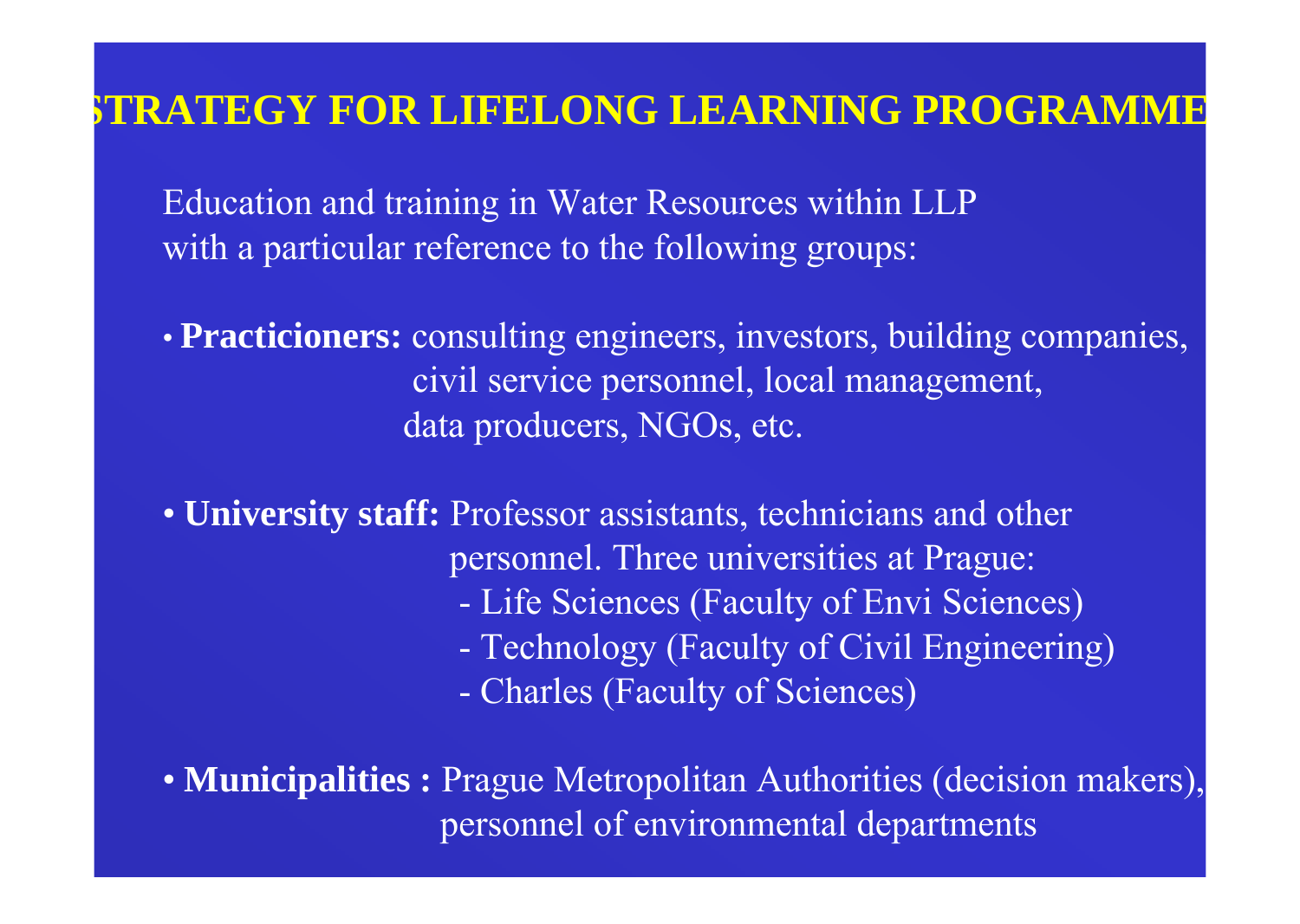## **TWO MAJOR QUESTIONS:**

- **Where to get a financial support from?**
- International organizations (UNESCO, WMO, FAO?)
- Civil Service?
- Building/water companies?
- Water Boards?
- Sector of education (Ministry)?
- **What will be the best form of education and training ?**
- **Long-term education** (Distant learning): 1990 to 2002 annualy two-month Hydrology Course , Hydrological Data for Water Resources Planning"
- **Short-term training:** since 2003 annually two-week Course on Natural Disaster Prevention (focused on Floods and Droughts)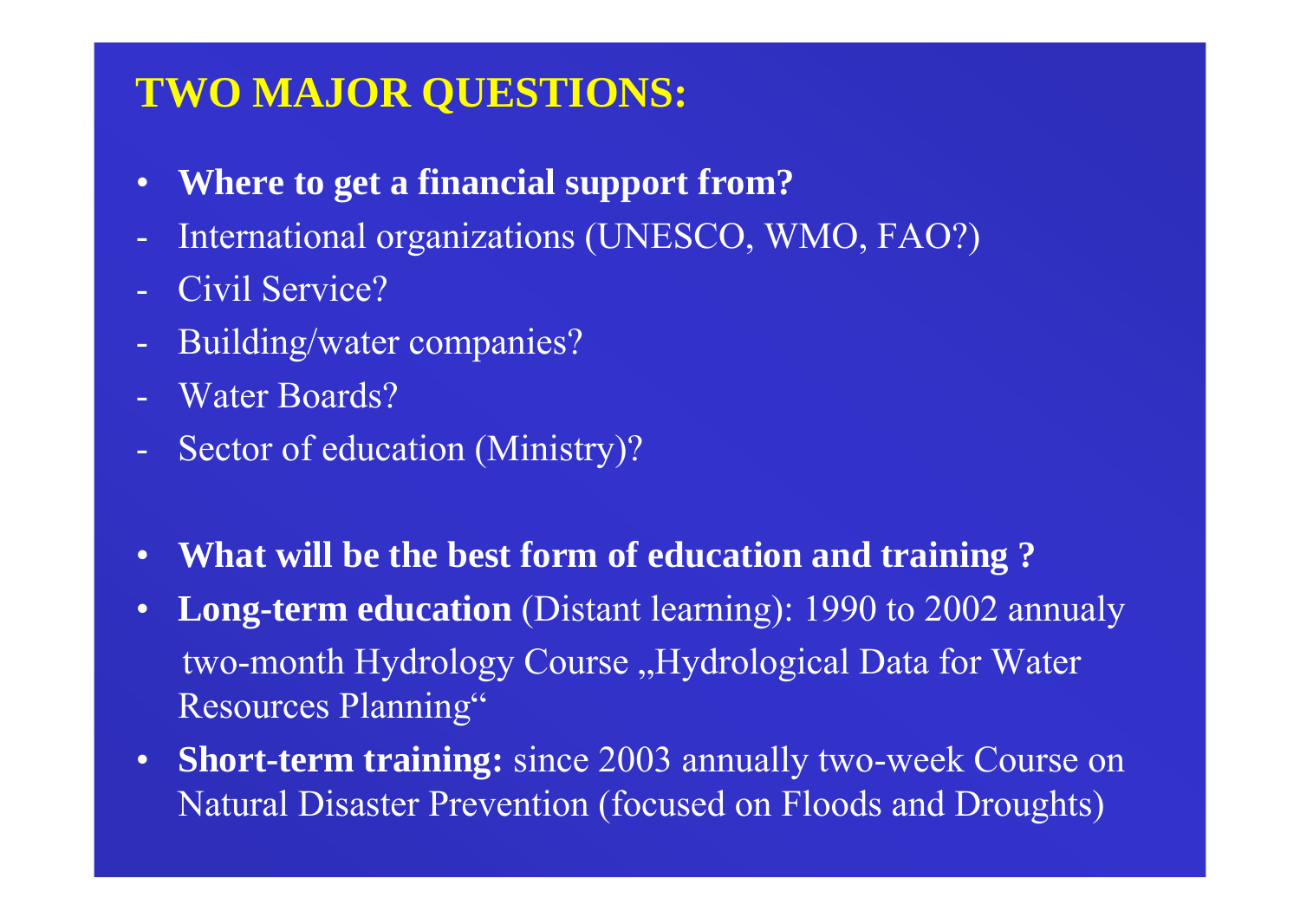**INTERNATIONAL POSTGRADUATE TRAINING COURSES IN HYDROLOGY**

# **HYDROLOGICAL DATA FOR WATER RESOURCES PLANNING**

#### GENERAL INFORMATION

2002 Session





**SPONSORS: CZECH REPUBLIC UNESCO WMO**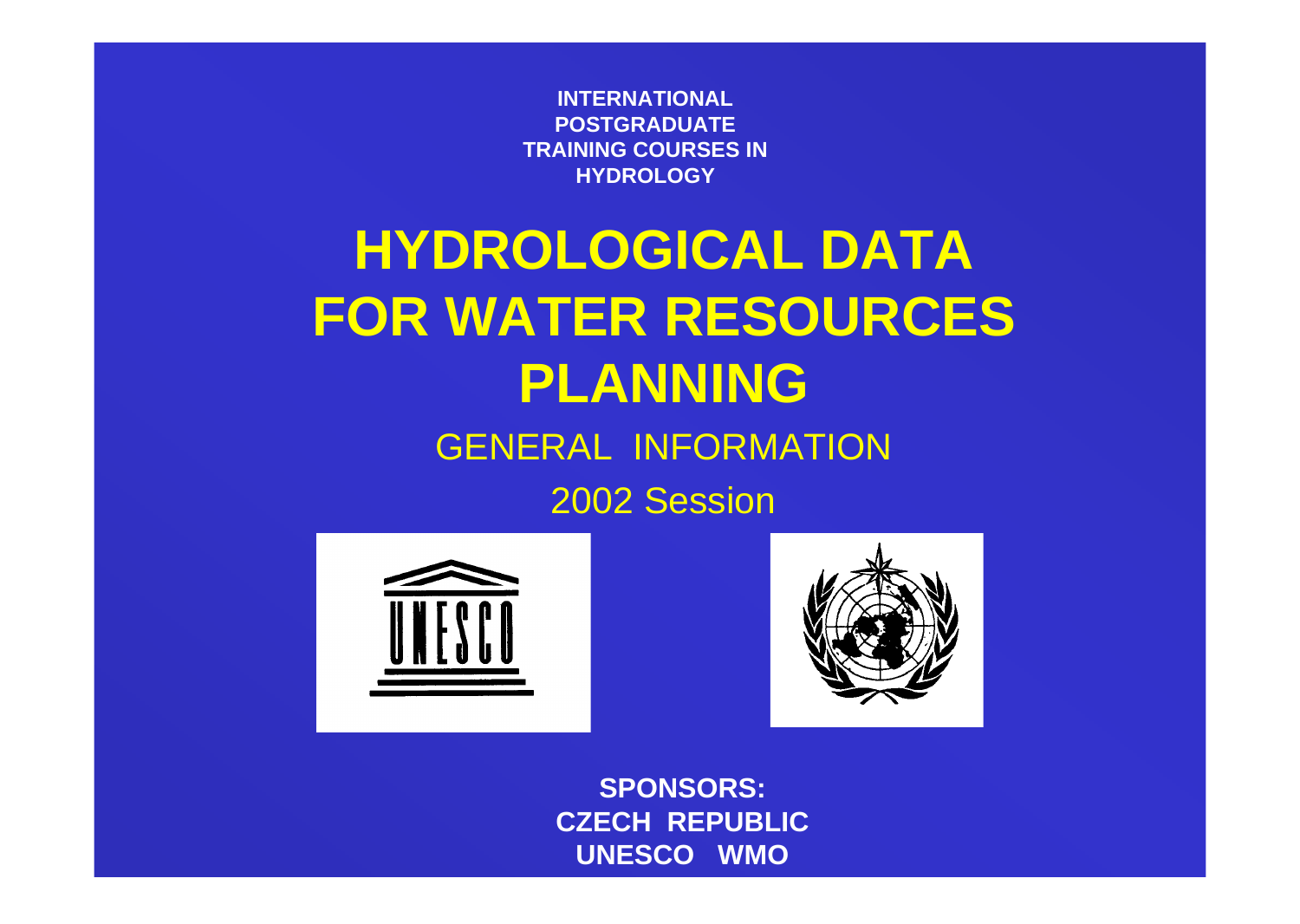#### **THE COURSE CURRICULUM 2002 (18 th SESSION)**

| Subject, Part                                                       | Number of contact<br>hours |
|---------------------------------------------------------------------|----------------------------|
| Part I.: Basic knowledge                                            | 84                         |
| 1. Elements of Hydrology and Hydraulics                             | 20                         |
| 2. Use of Statistical Mathematics in Hydrology                      | 12                         |
| 3. Elements of Meteorology and Hydrometeorology                     | 10                         |
| 4. Hydrometeorological Instruments and Networks                     | 10                         |
| 5. Elements of Hydropedology and Hydrogeology                       | 18                         |
| 6. Evapotranspiration                                               | 8                          |
| 7. Hydrological Maps and use of GIS                                 | 6                          |
|                                                                     |                            |
| Part II.: Topical Group Works (incl. GW1,2,3)                       | 74                         |
| GW1: River Hydrology, Floods and their Forecasting                  | 26                         |
| 1. Flood Hydrographs and Routing                                    | 6                          |
| 2. Rainfall-Runoff and Routing Models                               | 8                          |
| 3. Reservoirs and Water Management                                  | 6                          |
| 4. Forecasting and Warning Systems                                  | 6                          |
|                                                                     |                            |
| GW2: Environmental and Landscape Hydrology                          | 24                         |
| 1. Modelling of Hydrological Processes                              | 10                         |
| 2. Water Balance Catchment Models                                   | 4                          |
| 3. Environmental Impact on Water Management                         | 6                          |
| 4. Climate Change and Water Resources                               | 4                          |
|                                                                     |                            |
| GW3 : Use of Hydroinformatics and Data Collection and<br>Processing | 24                         |
| 1. Hydroinformatics                                                 | 8                          |
| 2. Application of Remote Sensing and Telecommunication<br>Systems   | 6                          |
| 3. Computerized Data Processing                                     | 6                          |
| 4. Use of Isotopes in Hydrology                                     | $\overline{4}$             |
|                                                                     |                            |
| Part III                                                            |                            |
| Visits, Study Tours, Exams                                          | 30                         |

Tab.1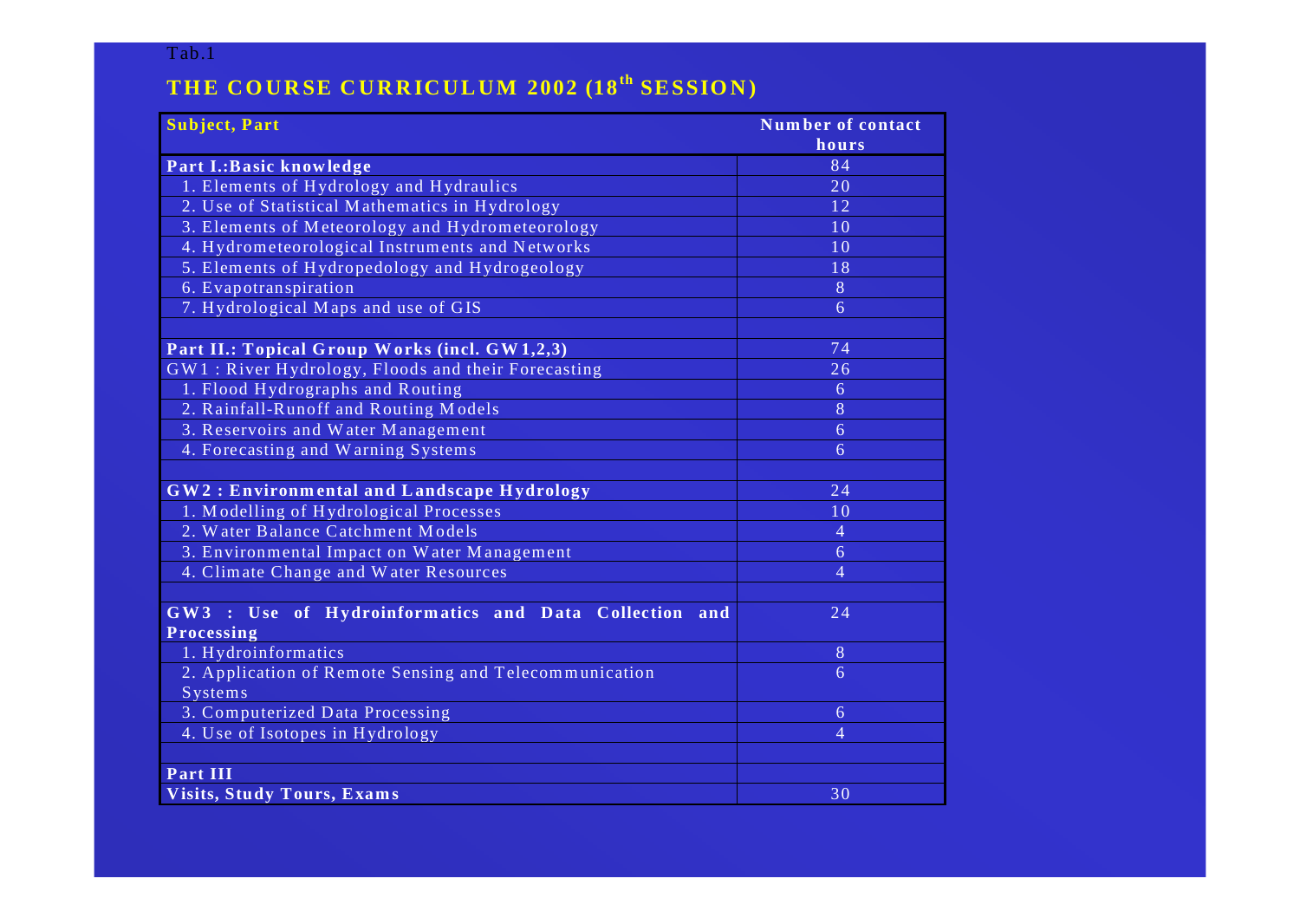### **CZECH UNIVERSITY OF LIFE SCIENCES PRAGUE**

# **EUROPEAN WORKSHOP EUROPEAN WORKSHOP ON NATURAL DISASTER PREVENTION ON NATURAL DISASTER PREVENTION focused on floods and droughts focused on floods and droughts**

**Prague, June 2008**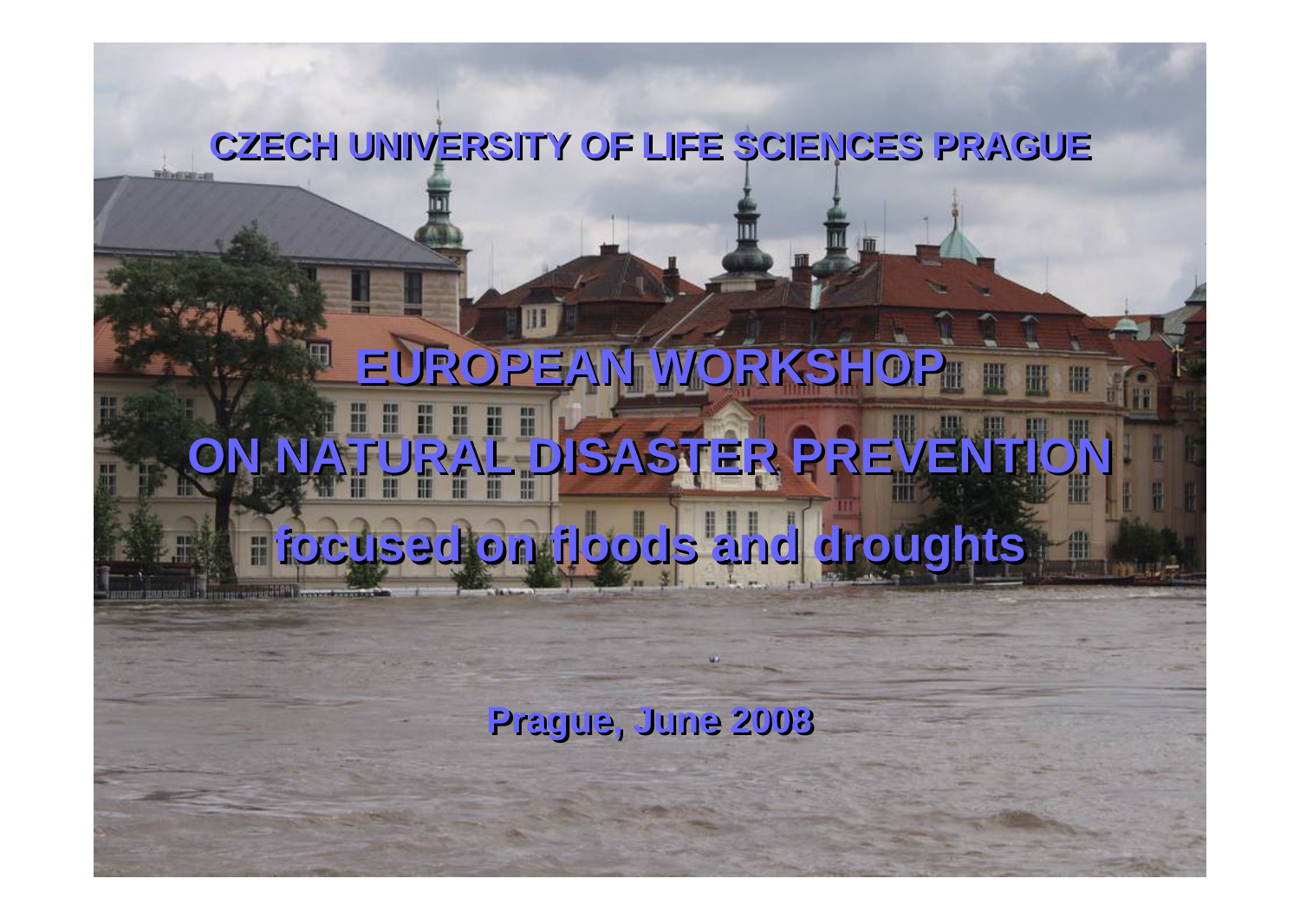# **INTERNATIONAL NDP WOKSHOP CURRICULUM**

- **FLOOD AND DROUGHT HAZARD ASSESSMENT**
- **VULNERABILITY ANALYSIS**
- **OPTIONS FOR RISK REDUCTION**
- **EARLY WARNING**
- **FLASH FLOOD FORECASTING IMPLEMENTATION**
- **MITIGATION AND RECOVERY**
- **PRACTICAL TRAINING**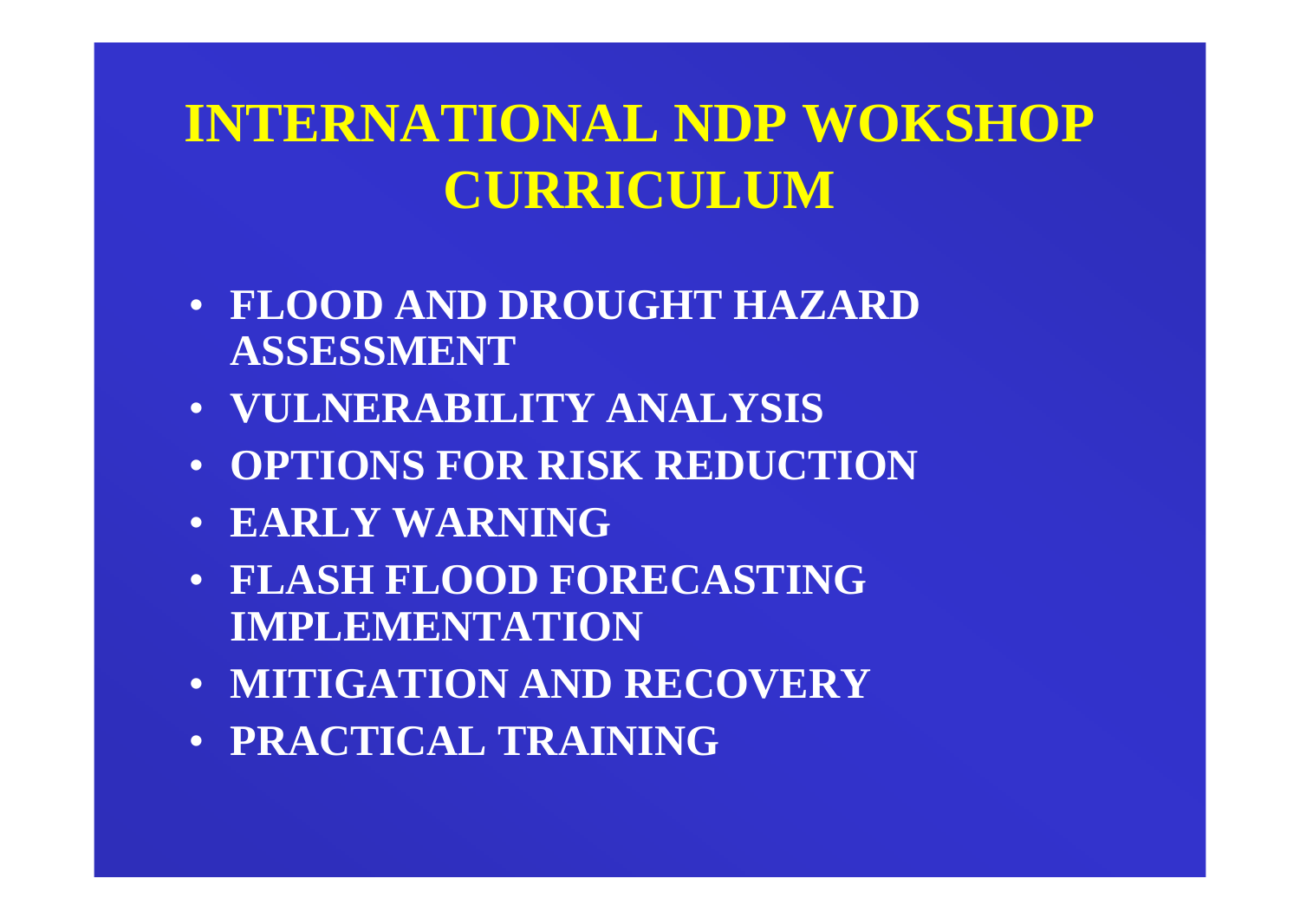# **WORKSHOP CURRICULUM - continued**

- **EXAMPLES OF CASE STUDIES**
- **FIELD TRIP JIZERSKE MOUNTAINS**
	- **- Experimental catchments**
	- **- Disaster of the Dam on Bila Desna in 1916**
	- **- Transformation of "Black triangle" to "Green triangle"**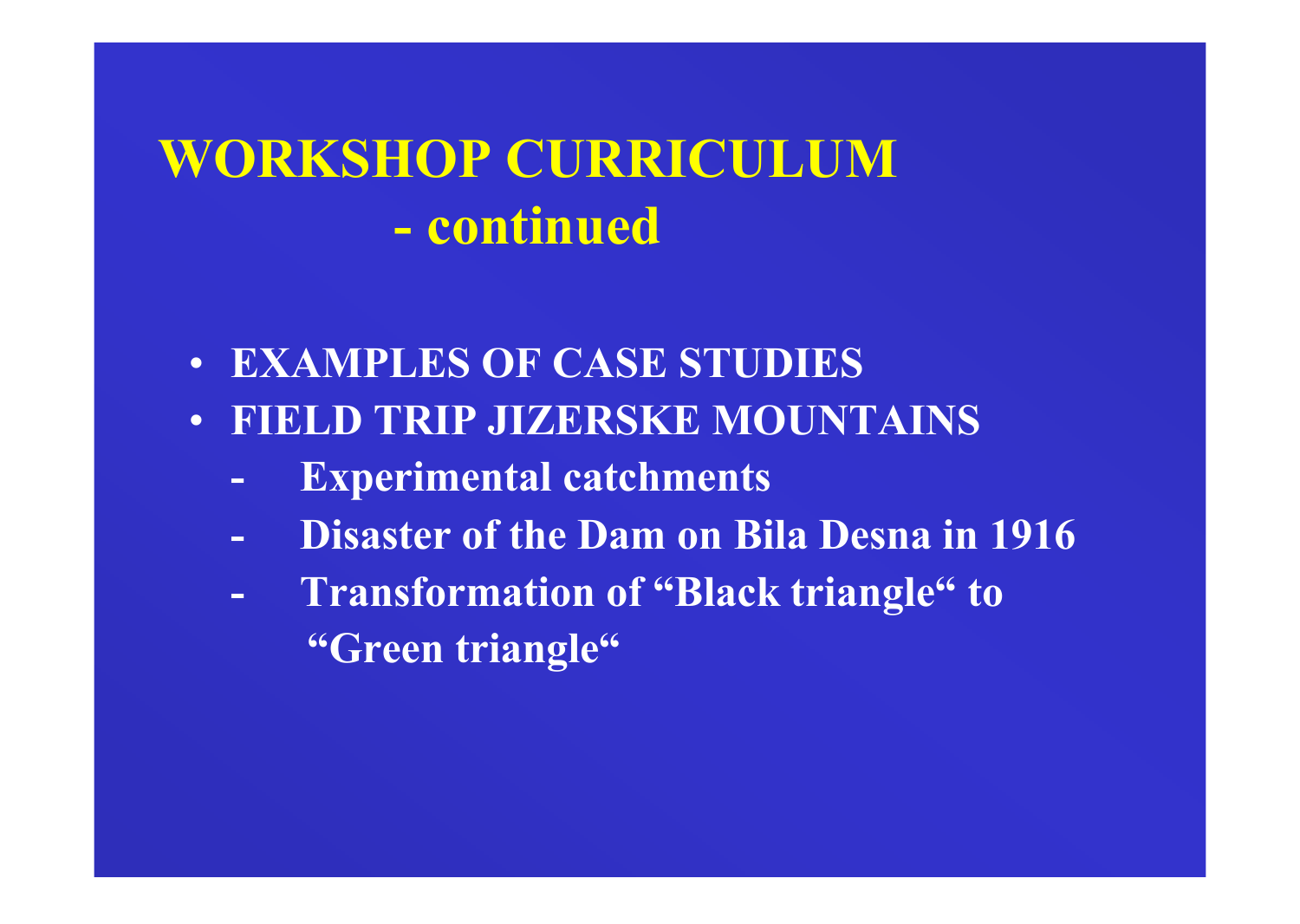# **BASIC OUTLINES OF EARLY WARNING**

# • **FORECAST AND PREDICTION**

- Forecast of extreme events

## • **WARNING**

- Information of possible impacts on people and infrastructure
- Involvement of recommendations
- **REACTION**
	- **-** Ensurance that information is correctly understood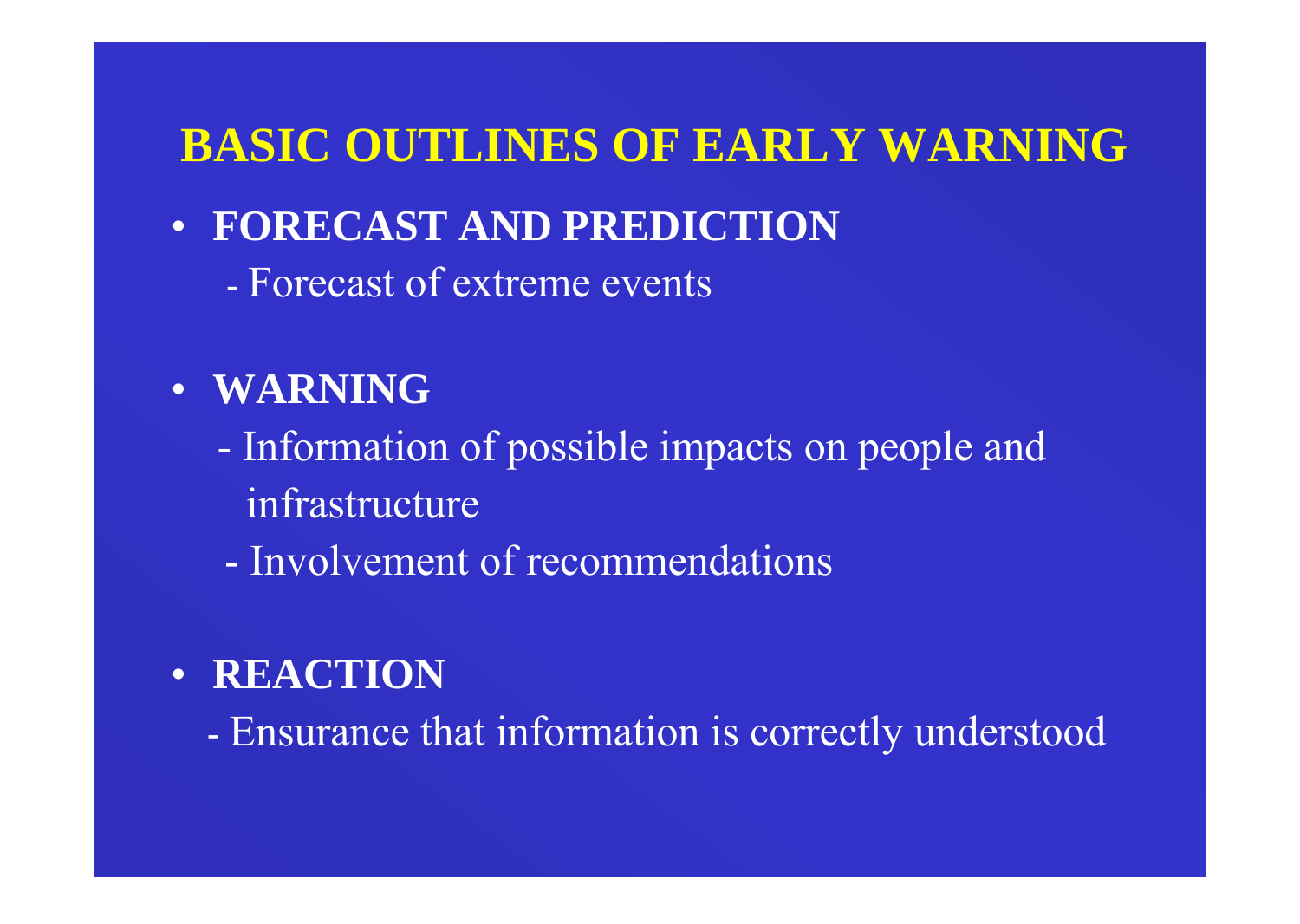## **MAJOR STAKEHOLDERS OF THE NATURAL DISASTER PREVENTION PROJECT:**

- THREE UNIVERSITIES (CULS, TU, ChU, all at Prague)
- PRAGUE MUNICIPALITY (PM)
- VLTAVA RIVER WATER BOARD (VRWB)
- CZECH HYDROMETEOROLOGICAL INSTITUTE (CHMI)

#### **COST BENEFIT ANALYSIS**

Total budget about EUR 15,000 annually. Registration fee EUR 50 each participant (25 to 30 persons) CULS contributions: subsidised accommodation + food Other subsidy: Ministry of Education + Prague Municipality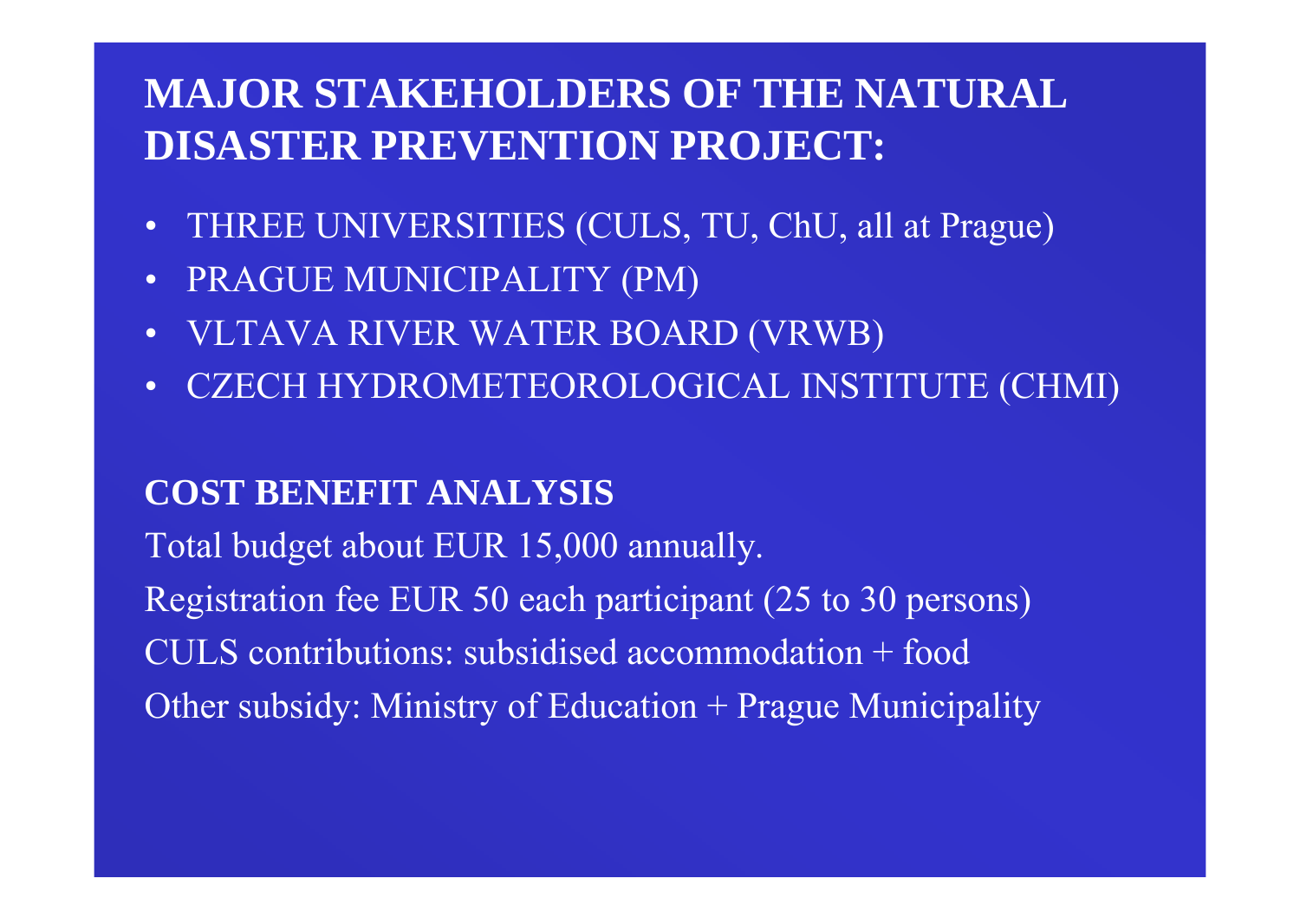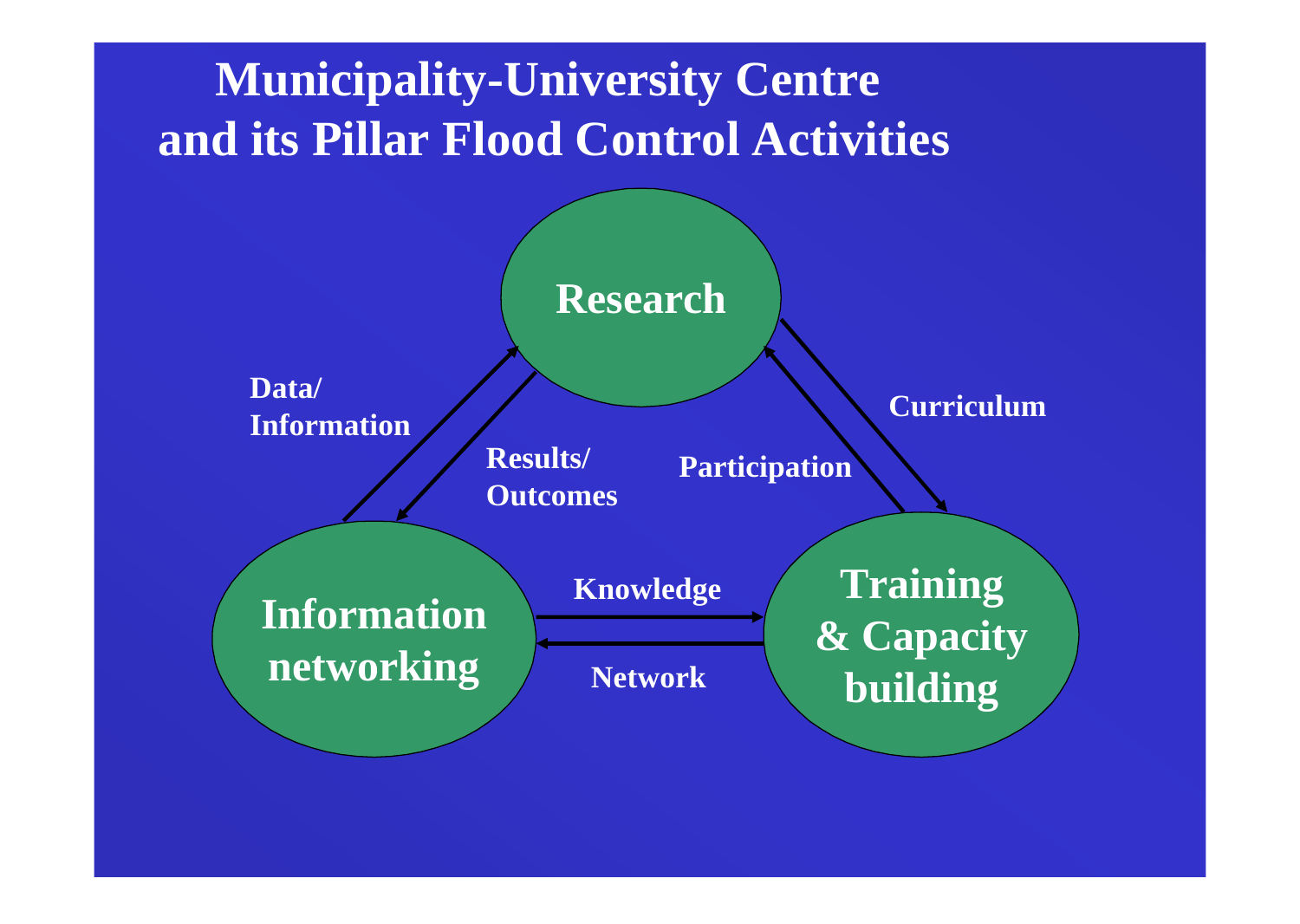# **COMBINATION OF TECHNICAL AND SOCIAL ASPECTS OF THE PROGRAMME**

**Contact to people in disaster regions:**

- Zoning of flood areas
- Contact to Civil Service (Municipality)
- Role of insurance companies
- Information on Integrated Rescue System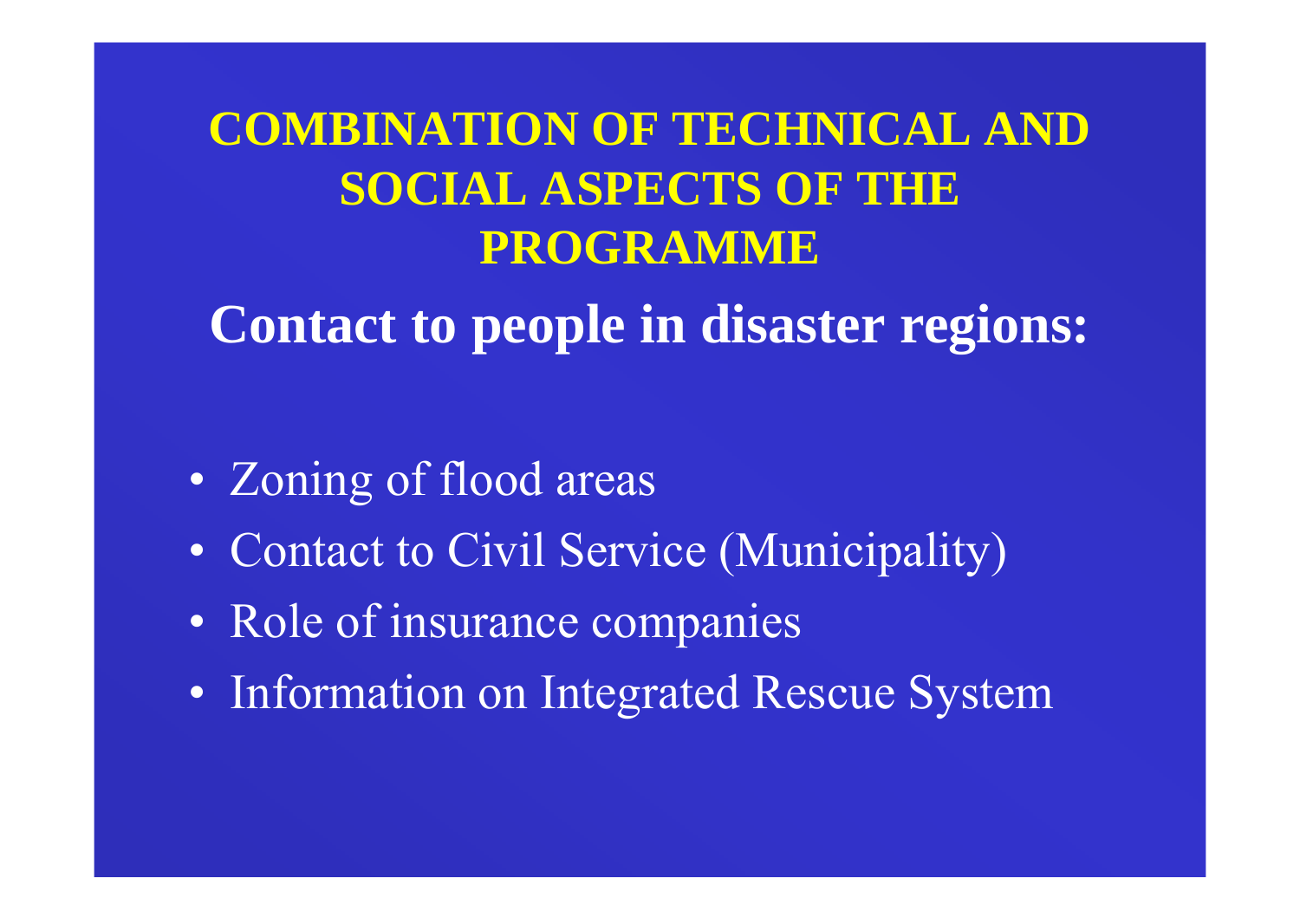# **CONCLUSIONS**

- **Flexibility of study programmes and their reflection on recent development in water sciences.**
- **Collaboration of Universities with Civil Service, Municipality, Water Board and Hydromet Institute.**
- •**Integrated water resources management in Europe.**
- **Cooperation between European universities.**
- •**Best practices Project development (for subsidy).**
- **Extra income from multiple sources.**